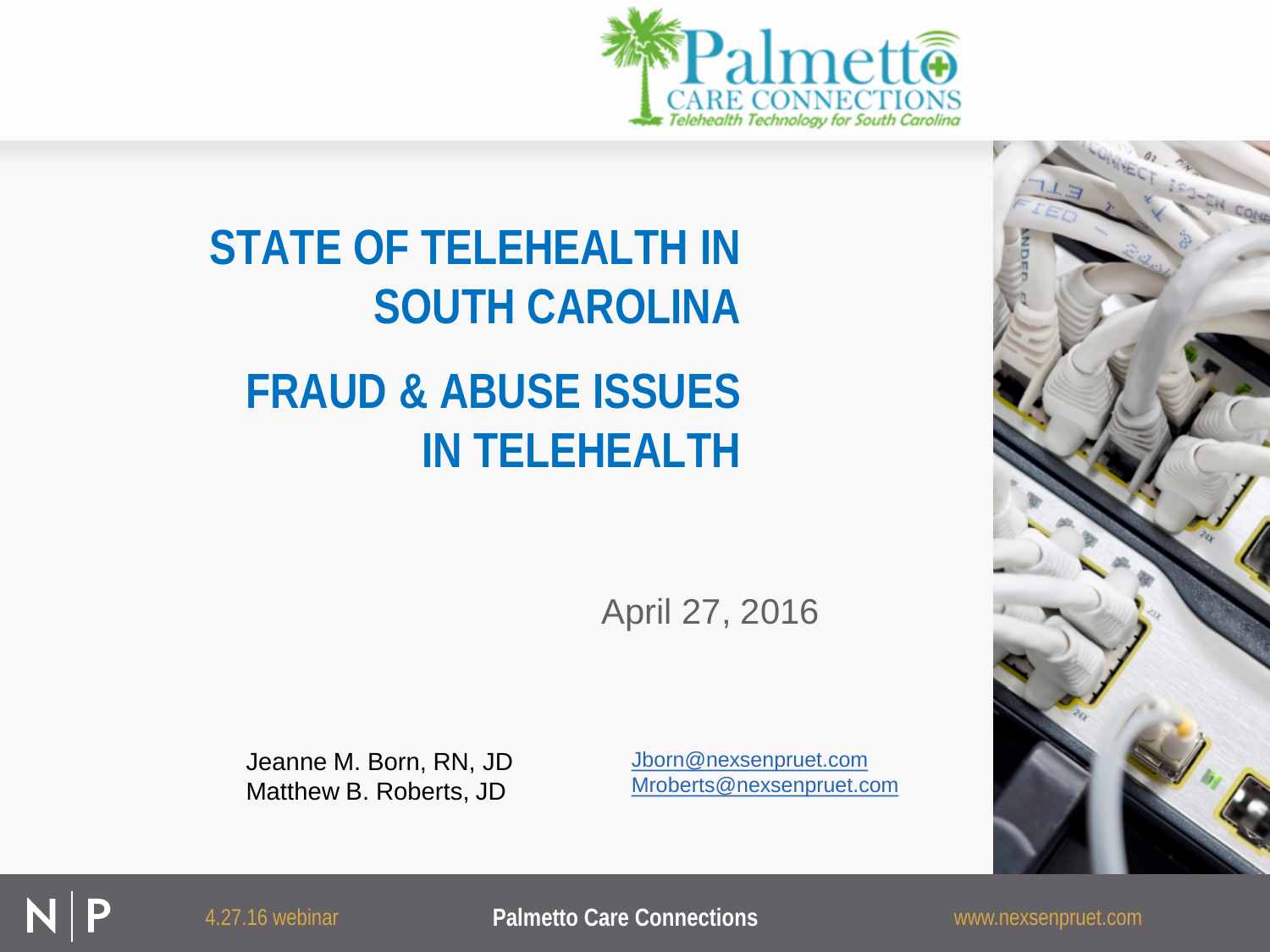**State of Telehealth In South Carolina: What's New?**

P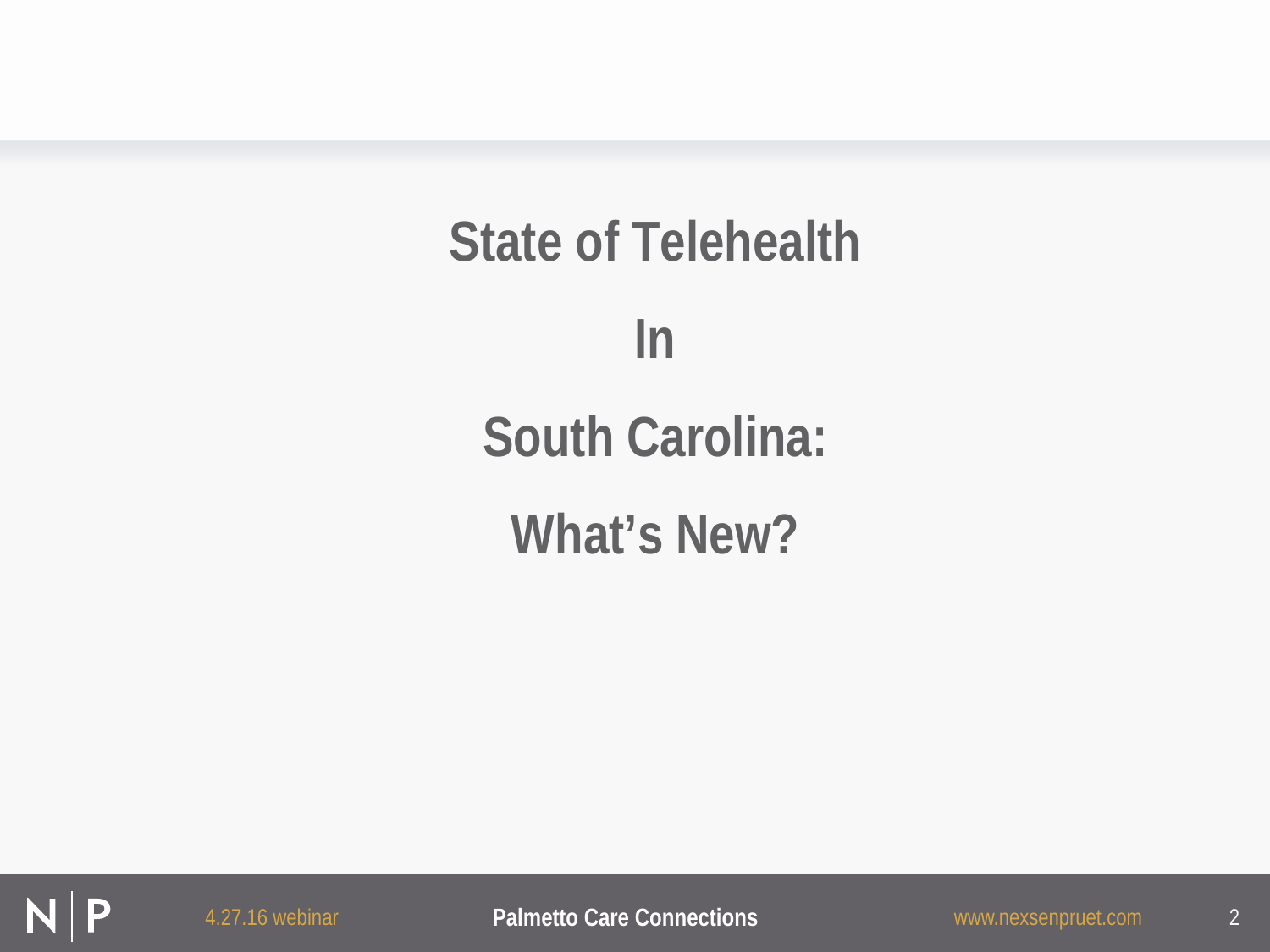- ▶ Proposed legislation (S.1035 & H.5162) proposes a definition of telemedicine:
- "Telemedicine means the practice of medicine using electronic communications, information technology, or other means between a licensee in one location and a patient in another location with or without an intervening practitioner."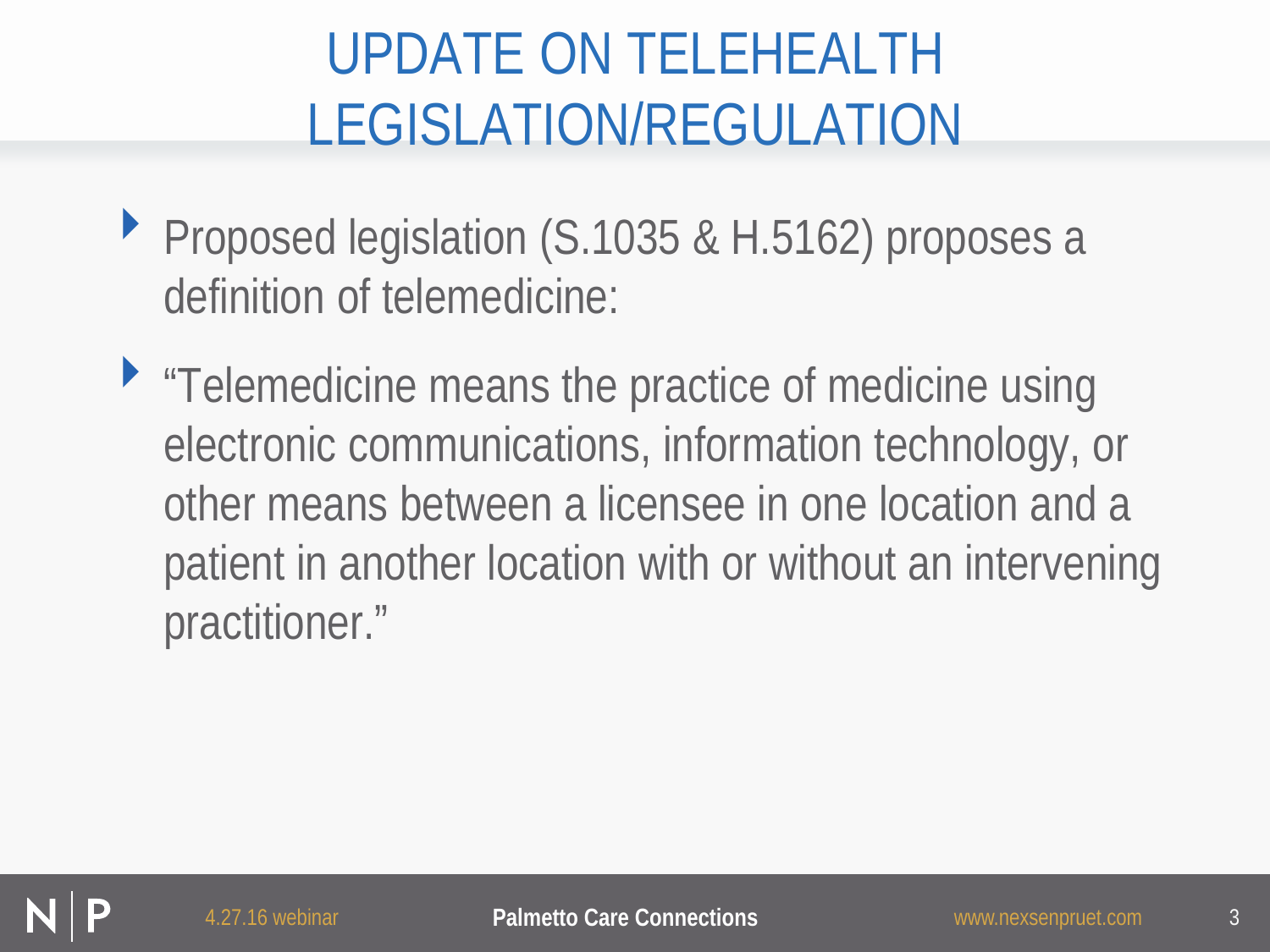- New Bill (S.1035 and H.5612)
- ▶ The purpose is to facilitate the use of telemedicine in SC
- ‣ A physician/patient relationship established solely by telemedicine must adhere to the same standard of care as a traditional face-to-face establishment.
- ‣ Must maintain records
- ‣ Must adhere to standards of practice improvement and monitoring outcomes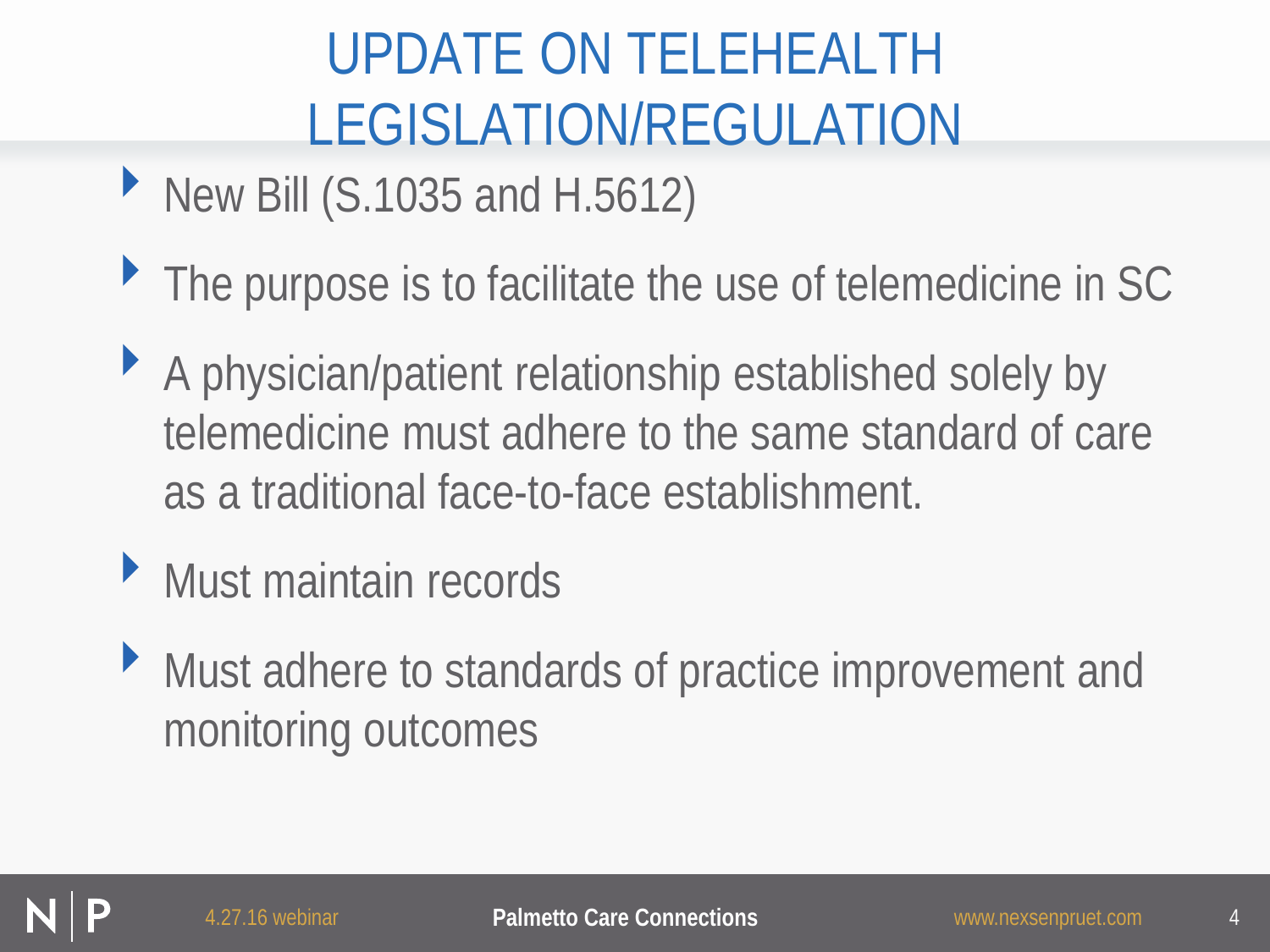- ‣ Must conduct an appropriate evaluation prior to diagnosing (questionnaire without evaluation prohibited)
- ‣ Must verify patient identity and inform patient of the professional's credentials
- ‣ Must ensure availability of follow up care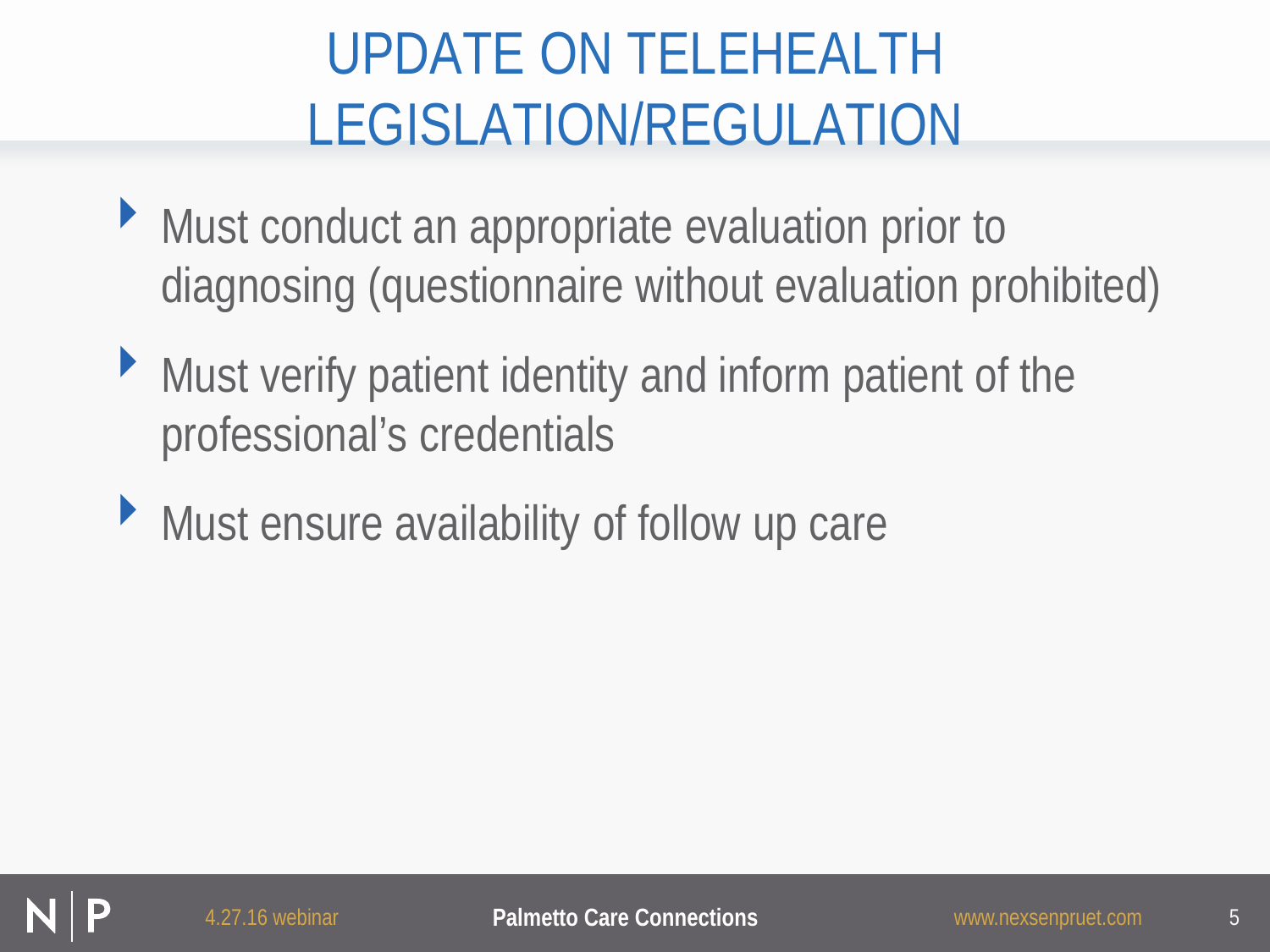- ▶ Prescribing with establishment of a physician patient relationship by telemedicine only :
	- ▶ Schedule II & III not permitted
		- Exceptions:
			- as authorized by the Board
	- ‣ No "lifestyle" replacement therapies:
		- hormone replacement
		- **Birth control**
		- **Erectile dysfunction**
		- Abortion drugs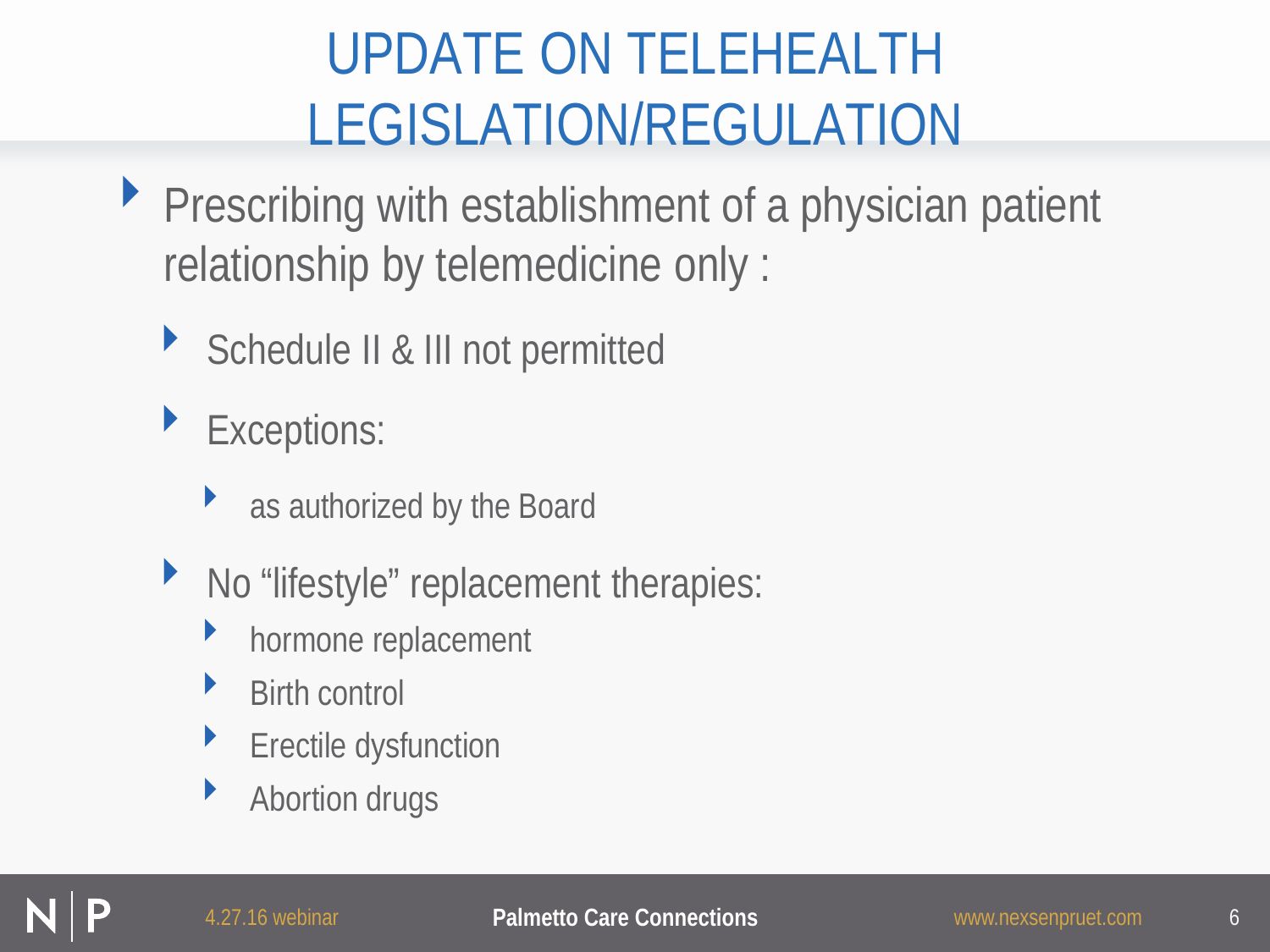- ‣ Must maintain confidentiality of records
- If the patient has a primary care physician (PCP) for the same ailment, then the PCP record and the telemedicine provider's record constitute one record
- ‣ Must discuss with patient the value of having a PCP and assist by providing options
- **Train staff on telemedicine equipment**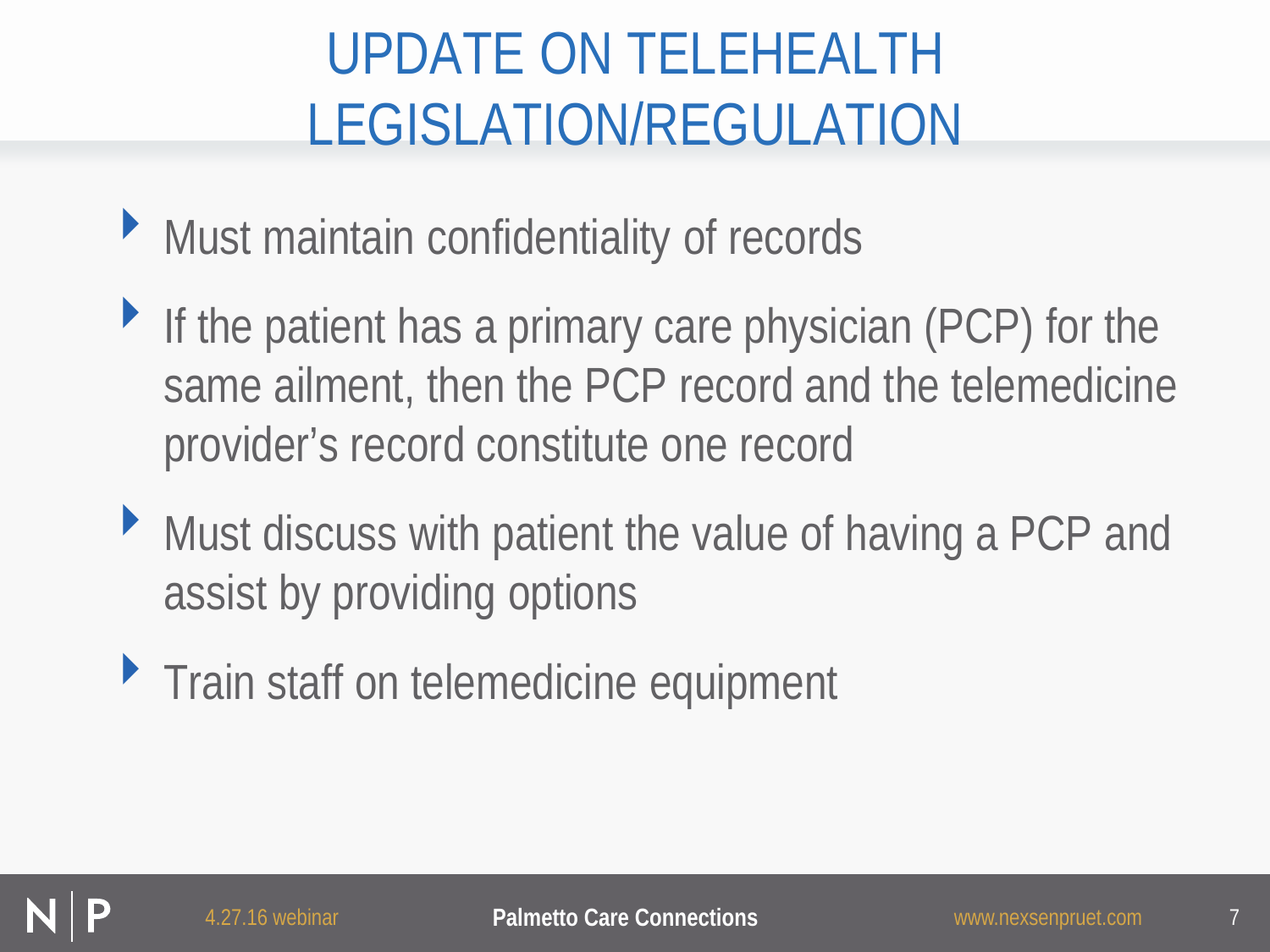- ‣ Modifies statute that limits prescribing without a personal examination by adding a new exception:
- $\blacktriangleright$  "prescribing for a patient for whom the licensee has established a physician-patient relationship solely via telemedicine so long as the licensee complies with Section 40-47-37." S.C. Code Ann. § 40-47-113(B)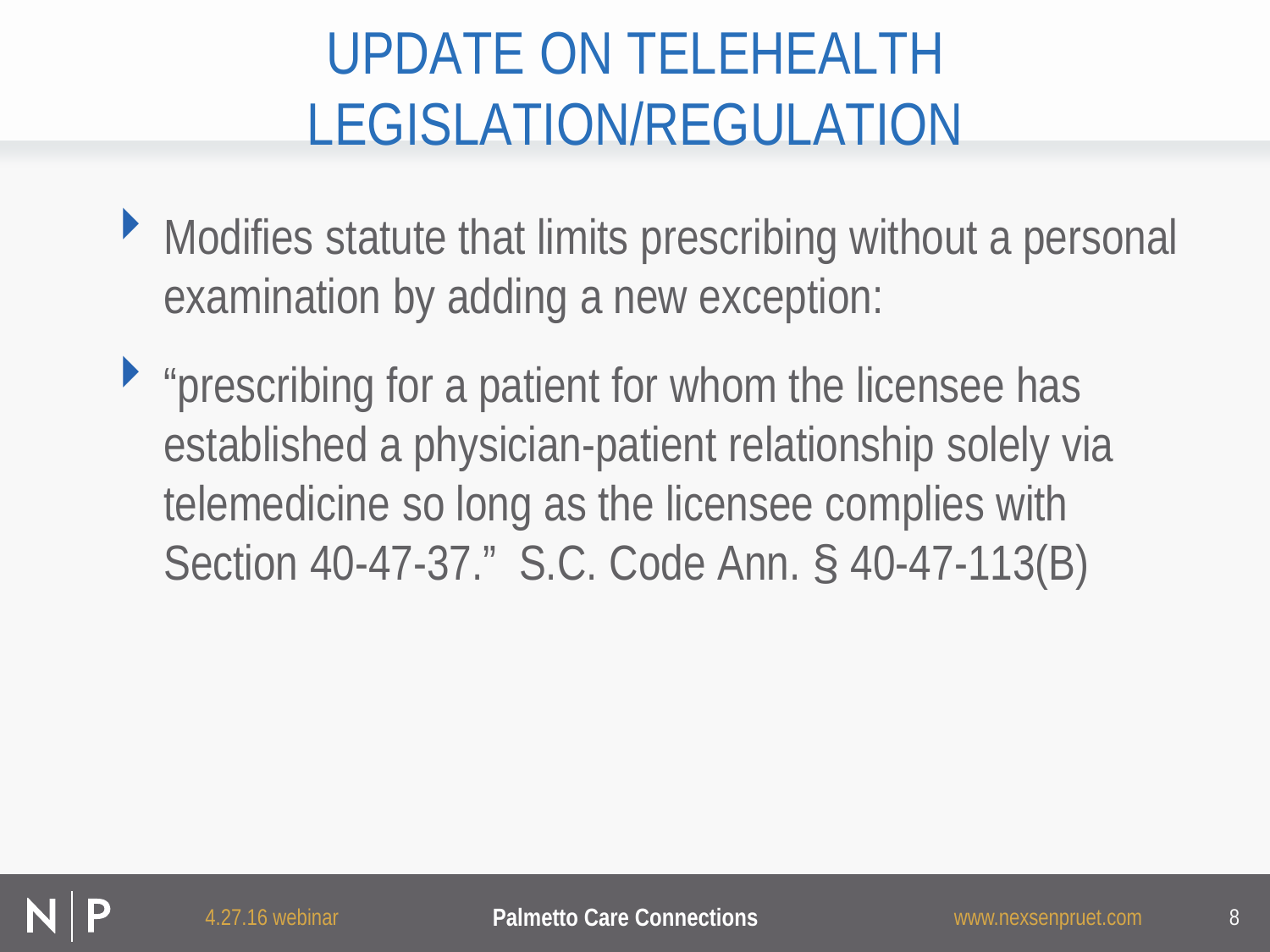- ‣ New Board of Medical Examiner's Advisory Opinion on prescribing for Hospice Care Patients – February 1, 2016
- ‣ Licensed physicians who are employees of/contract with a Medicare-certified hospice program may prescribe up to a 14-day supply of medications for a certified hospice patient for the purpose of controlling symptoms prior to establishing a traditional patient/physician relationship by direct physical examination
- ‣ Not meant for routine use
- ‣ Prescribing narcotics as above is not misconduct.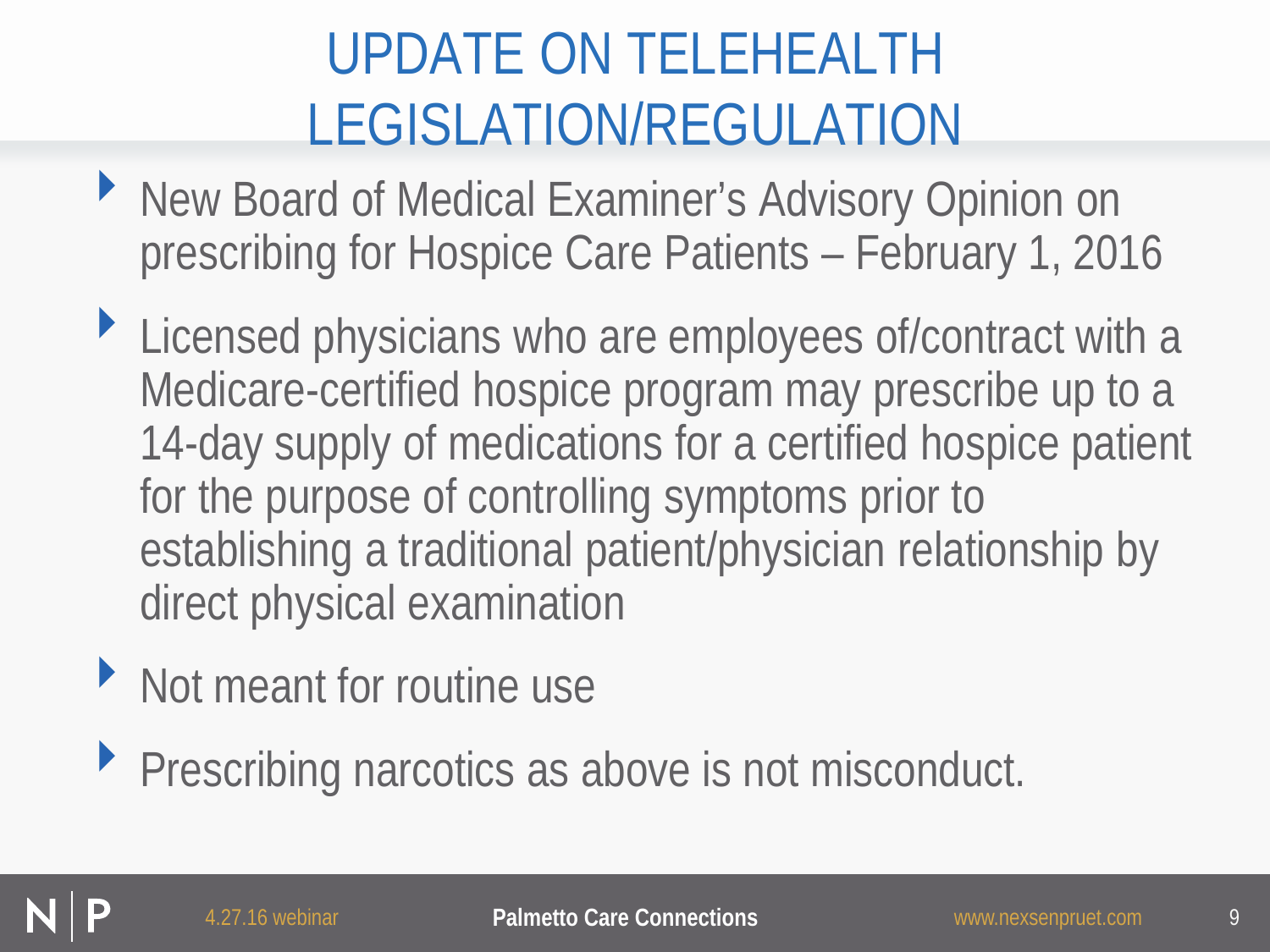## WHY WORRY ABOUT FRAUD & ABUSE?

- ‣ Health care is one of the most regulated industries on the planet
- ‣ Fraud and abuse rules are applicable in a variety of clinical settings and apply to countless types of financial arrangements like telehealth
- ‣ Many fraud and abuse statutes or regulations have very draconian and financially devastating penalty schemes
- ‣ Defending fraud and abuse allegations can be very expensive and very disruptive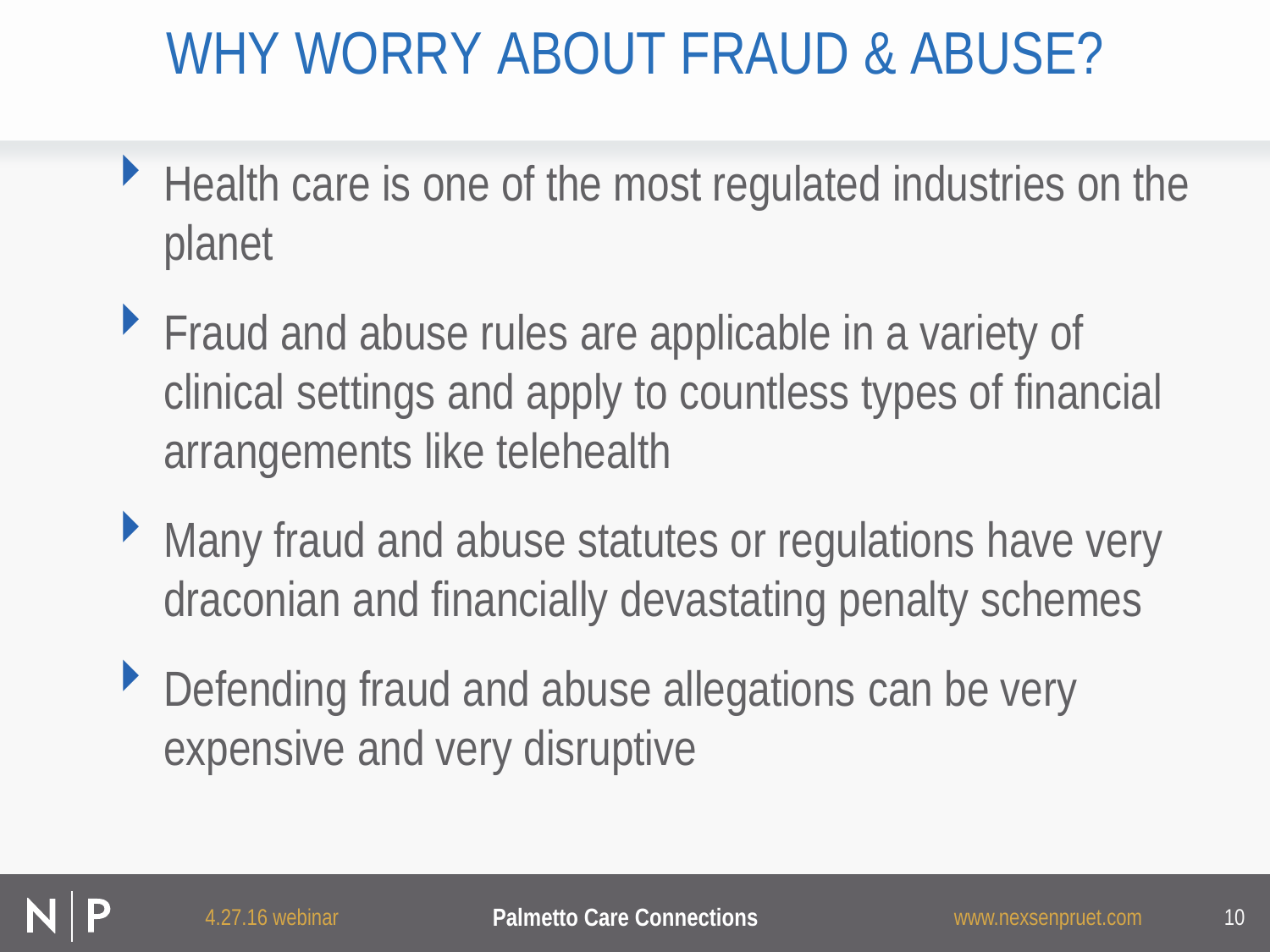## TELEHEALTH & FRAUD & ABUSE

- ‣ Telehealth expands potential financial and clinical relationships that implicate fraud & abuse laws
- ▶ Telehealth expands potential billing and collection issues that implicate fraud & abuse laws
- ‣ By expanding access to different providers, telehealth could also expand exposure to fraud & abuse laws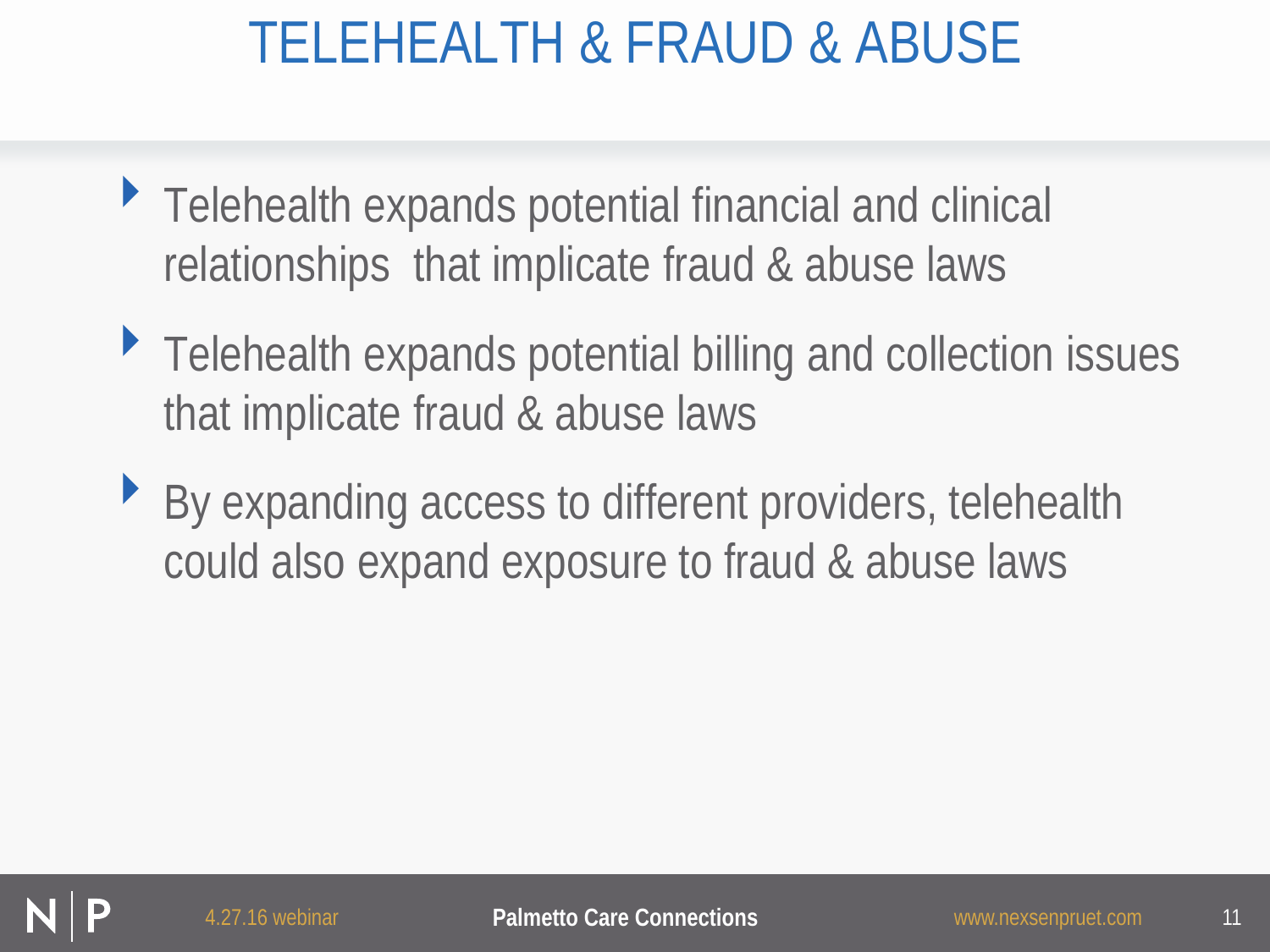# Health Care Fraud Enforcement is BIG Business for Washington

- Over the last three years (2013-2015), DOJ claims to have recovered an average of \$6.10 for every dollar of funding that Congress has appropriated for health care fraud enforcement
- OIG claims to have almost \$17 to \$1 return on investment based on their recovery
- ▶ Health care fraud is a popular subject and gets bipartisan support in Congress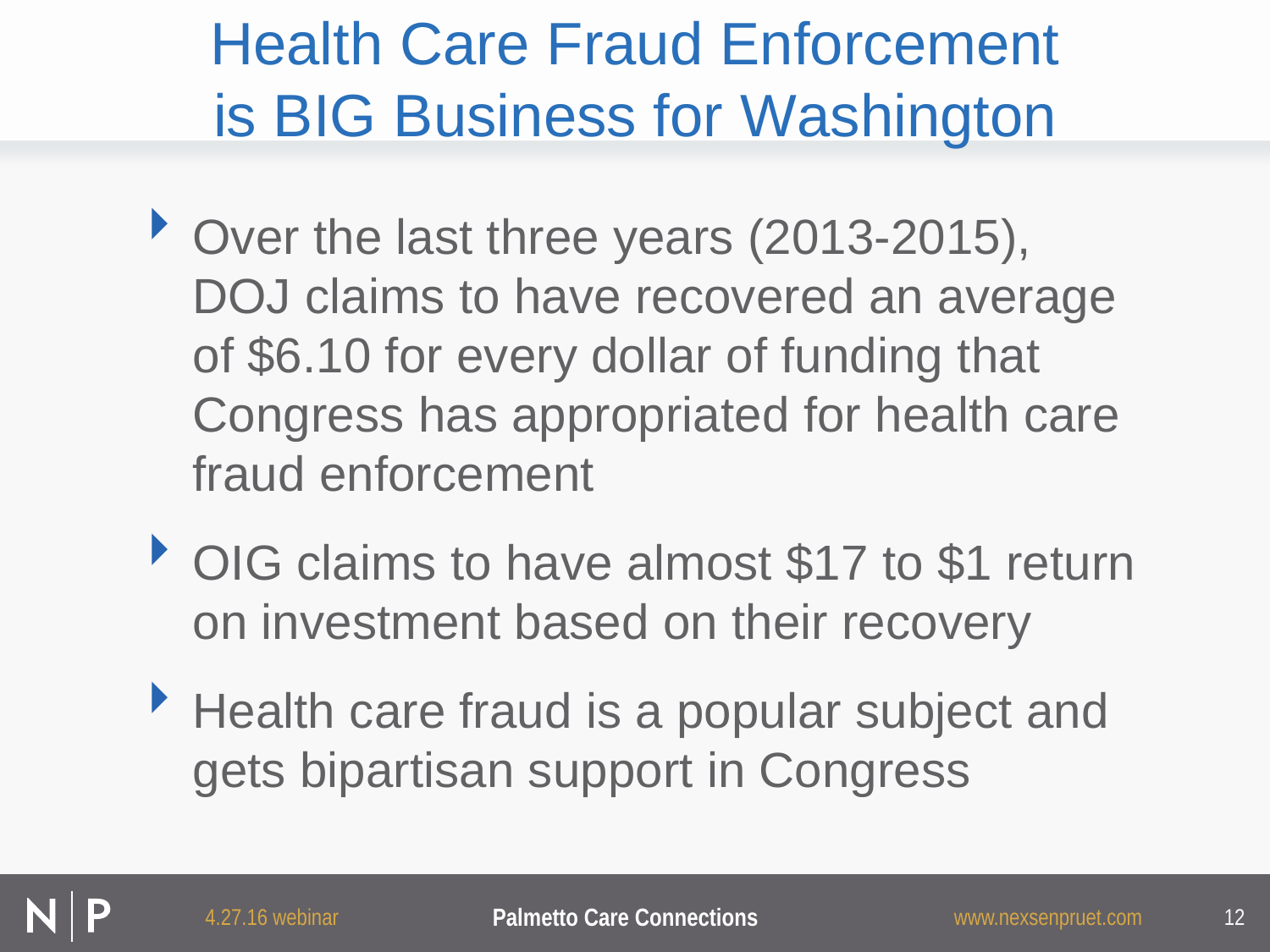# Recent Enforcement Facts In FY 2015

- ▶ 983 new criminal health care fraud investigations
- ▶ 613 defendants convicted of health care fraud related crimes
- ▶ 808 new civil health care fraud investigations
- ▶ 4,112 individuals and entities excluded in FY 2015
	- ‣ Over 20% increase from FY 2013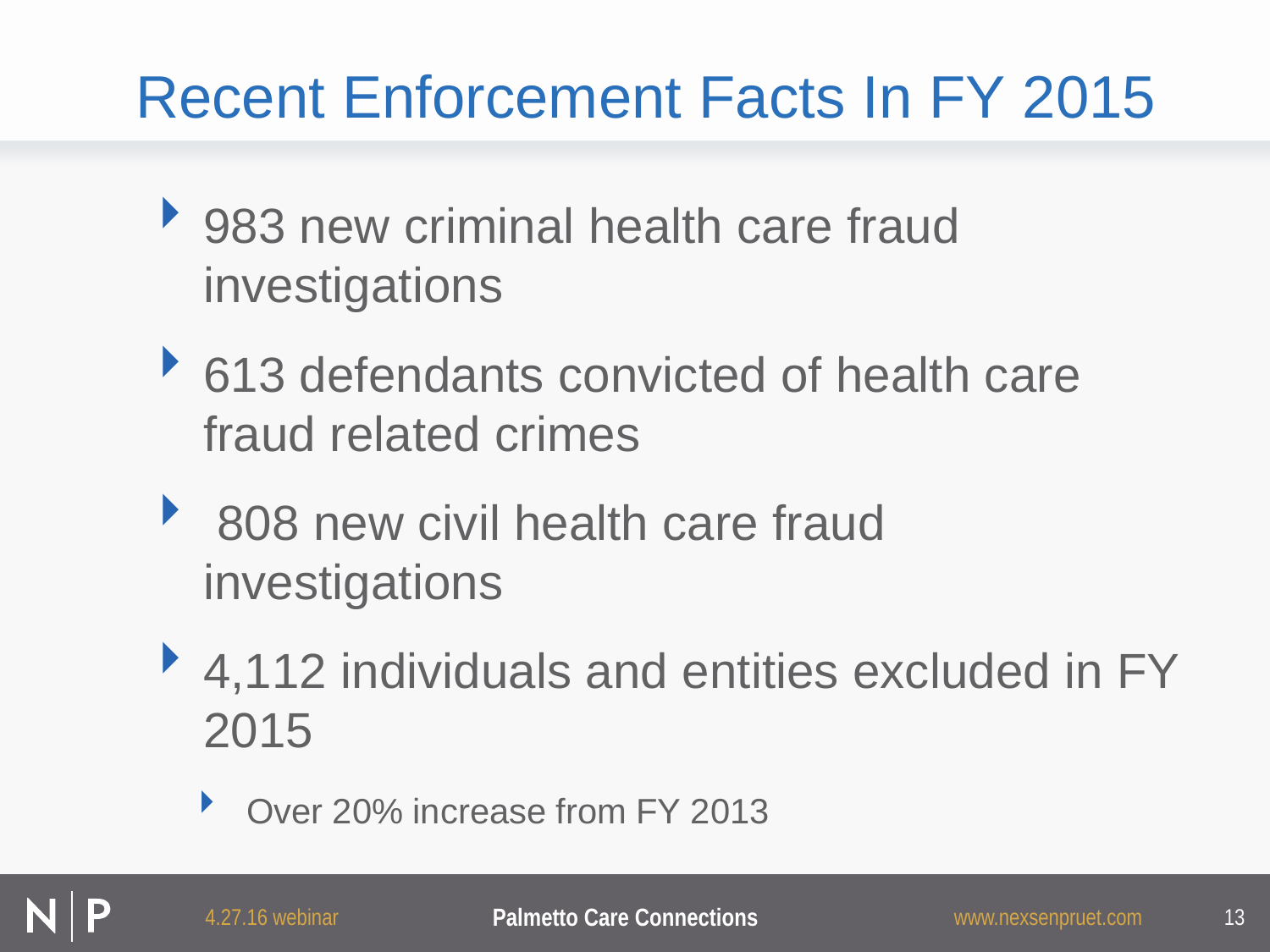#### Recent Enforcement Facts

- ‣ During FY 2015, the Federal government won or negotiated over \$2.4 billon in health care fraud judgments and settlements
- The total recovered by the administration's health care fraud enforcement efforts over the last 5 years amounts to over \$16.2 billion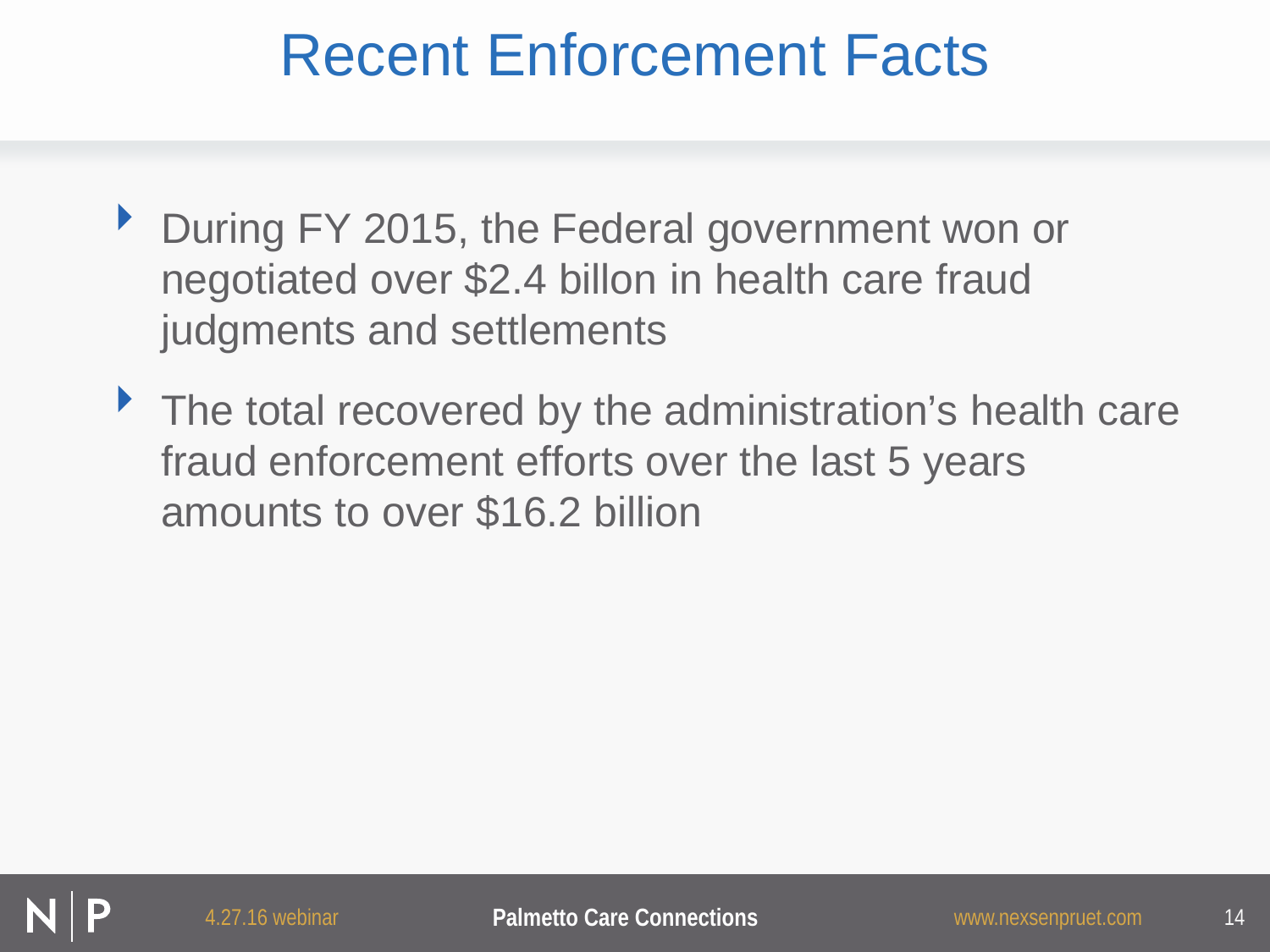#### WHAT FRAUD AND ABUSE LAWS MAY APPLY?

- ‣ Stark Law
- ‣ Federal Anti-Kickback Law
- ▶ Federal False Claims Act
- ▶ Reverse False Claims 60 day Rule
- ▶ State Self-Referral and Anti-Kickback Law
- ▶ Federal and State Billing Requirements
- ‣ HIPAA / Privacy Rules
- ▶ Licensing / Scope of Practice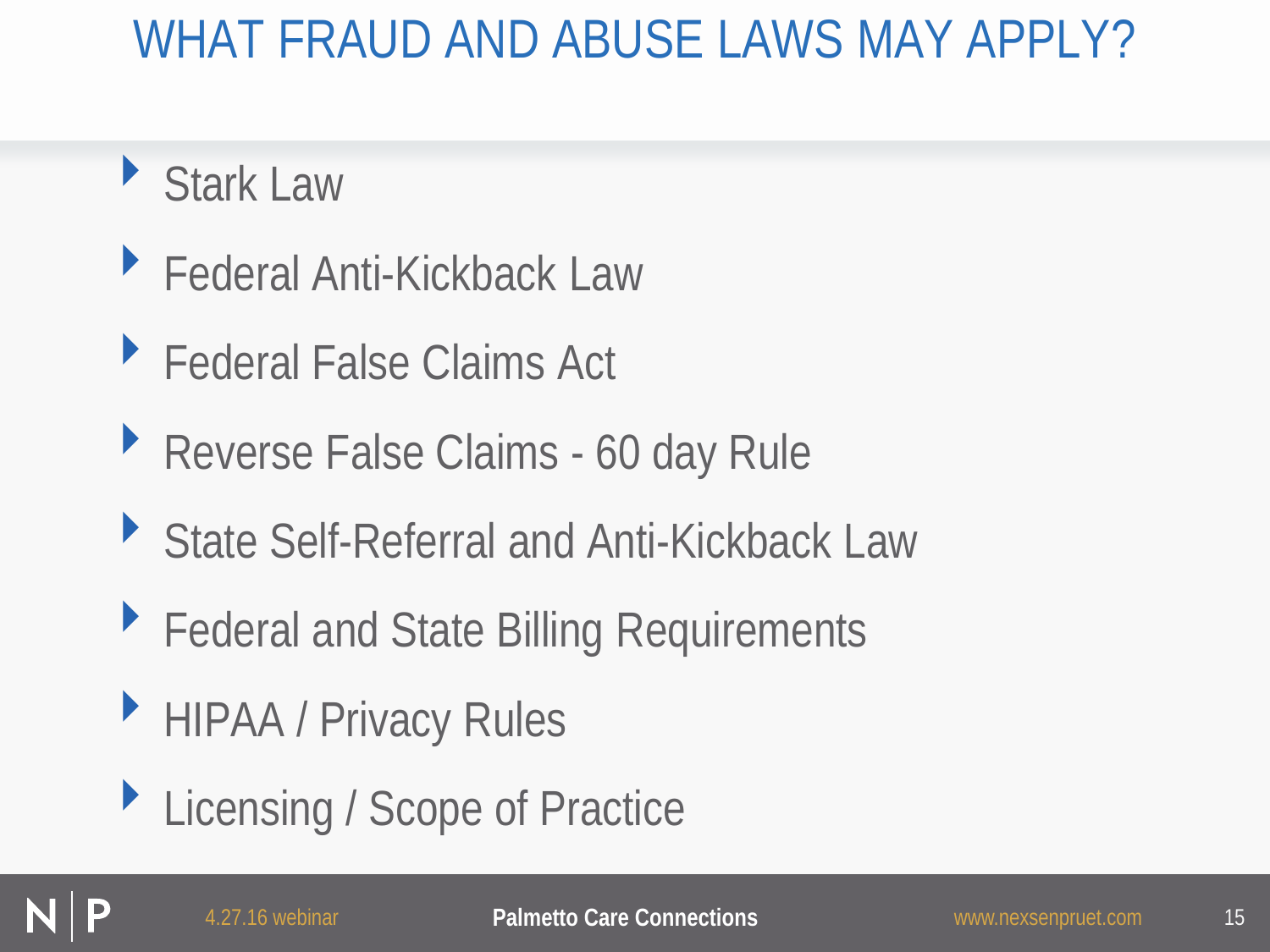## Stark Law Prohibition

- **If a Physician (or family member) has a financial** relationship with the entity, the Physician may not refer Medicare/Medicaid patients to the entity for "Designated Health Service" (DHS)
- ‣ Entity may not bill for that DHS service, unless an applicable exception exists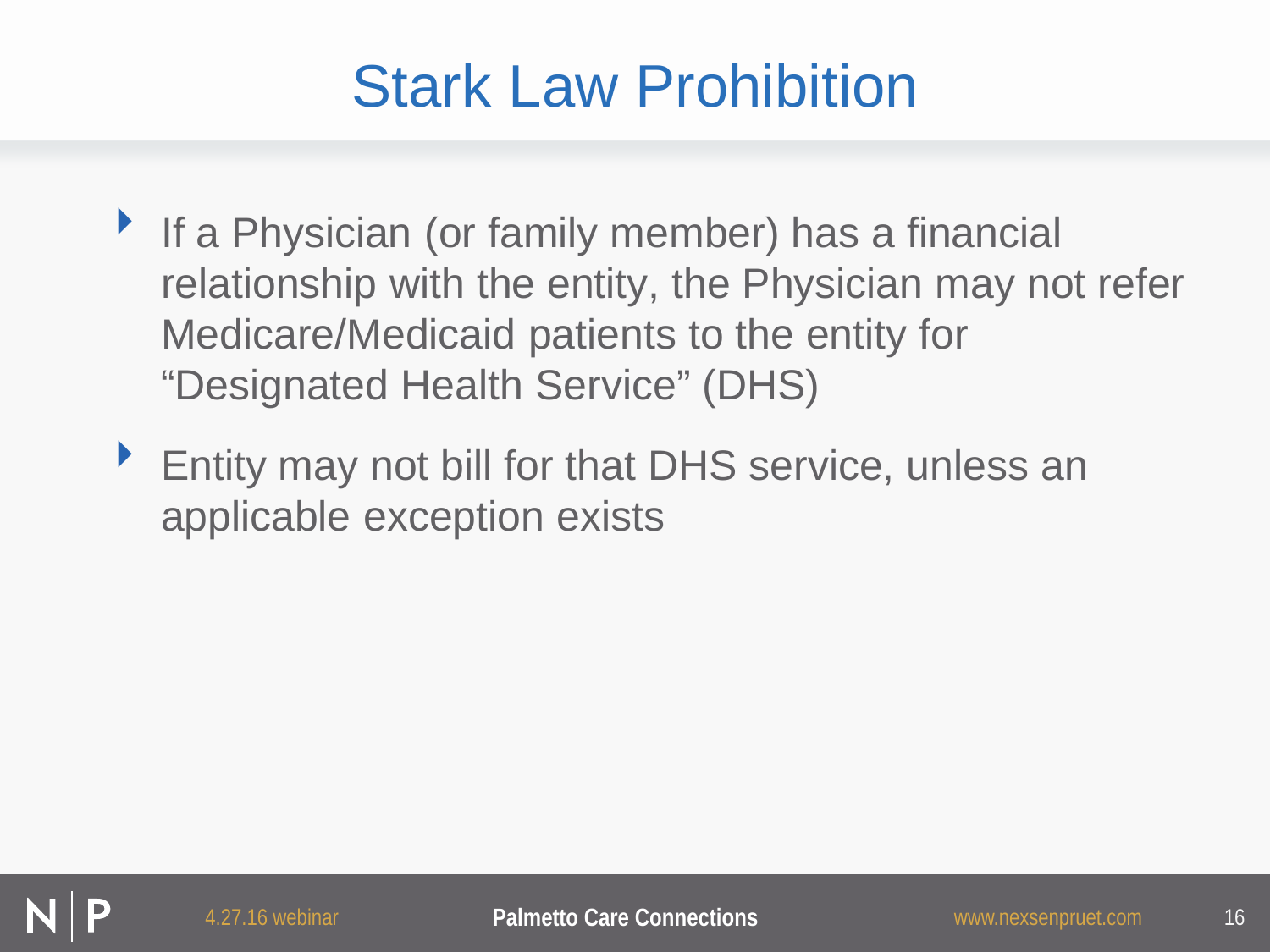# STARK SANCTIONS



- ‣ Denial of payment (expectation of refund)
- ▶ \$15,000 per occurrence
- ‣ \$100,000 per arrangement of "scheme"
- ‣ Governmental health care program exclusion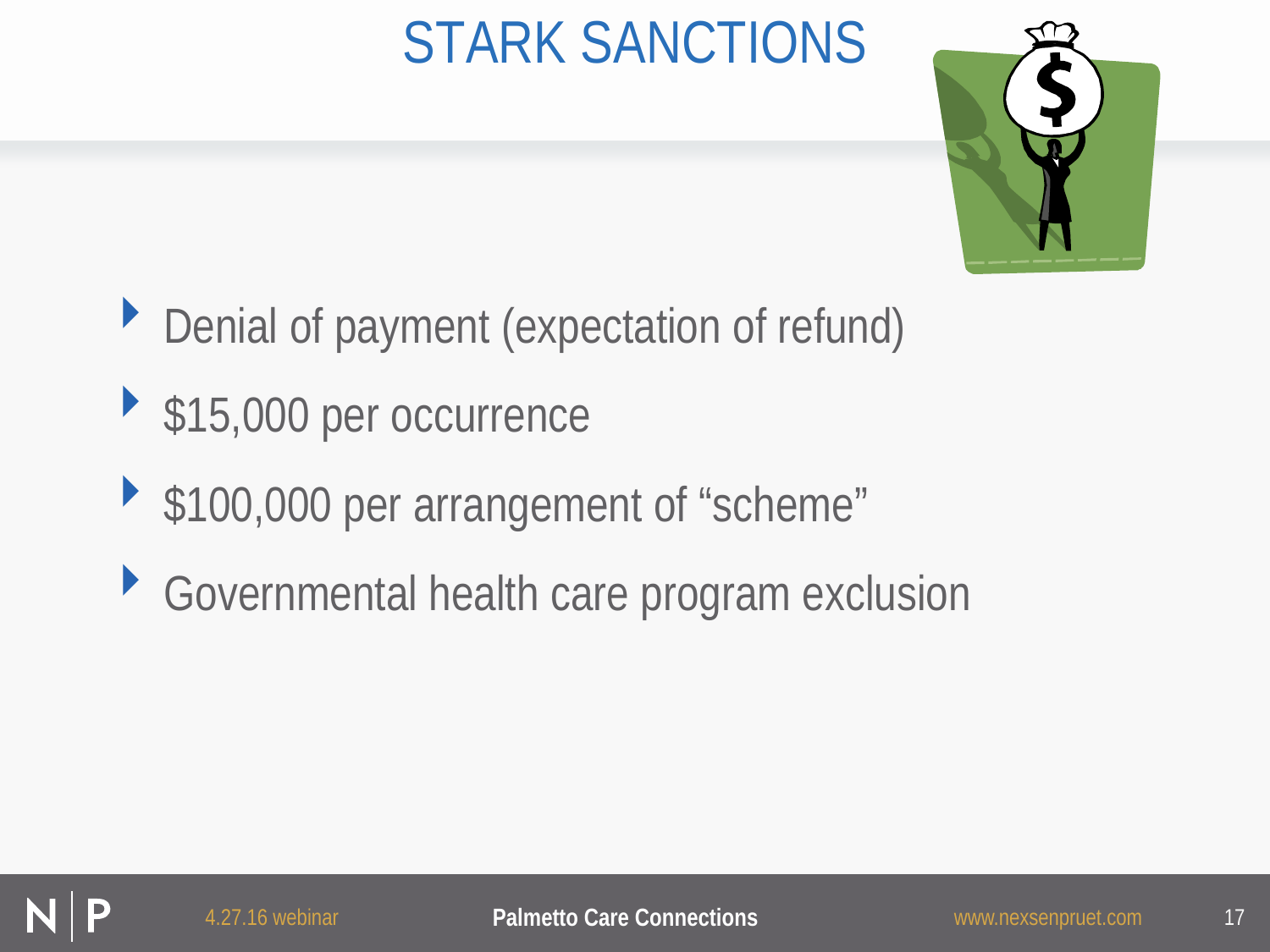#### Designated Health Services

- ‣ Designated Health Services includes:
	- ‣ Clinical laboratory services
	- Physical therapy services
	- Occupational therapy services
	- ‣ Radiology services (including MRIs)
	- ▶ Radiation therapy services and supplies
	- ‣ Durable medical equipment and supplies
	- Inpatient and outpatient hospital services
- Designated Health Services also determined by CPT codes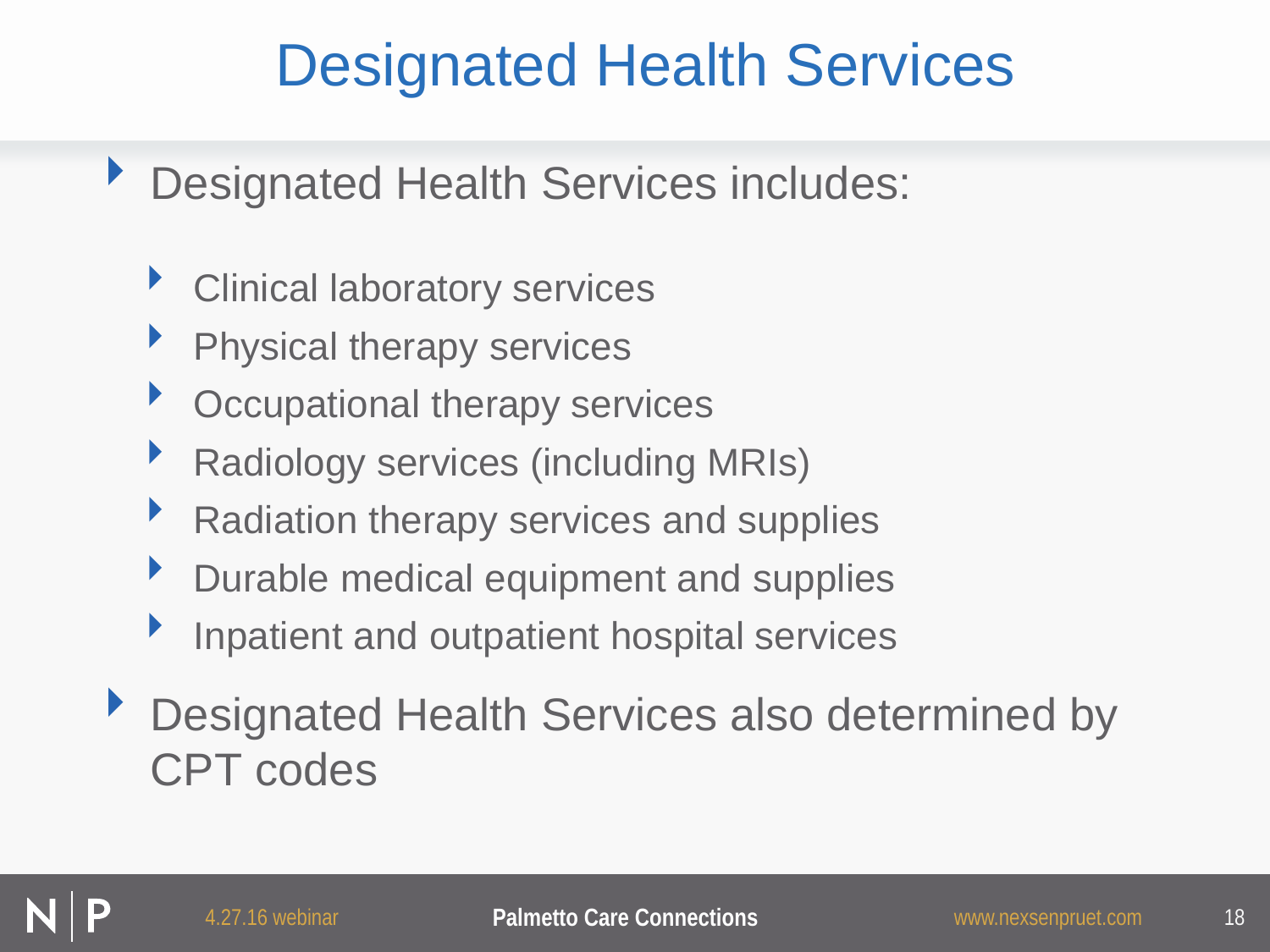# Stark Exceptions Include:

- **Personal Services arrangements**
- **Subseter Christophent rentals**
- ‣ Employment
- ▶ Electronic Prescribing arrangement
- ‣ Electronic Health Records arrangement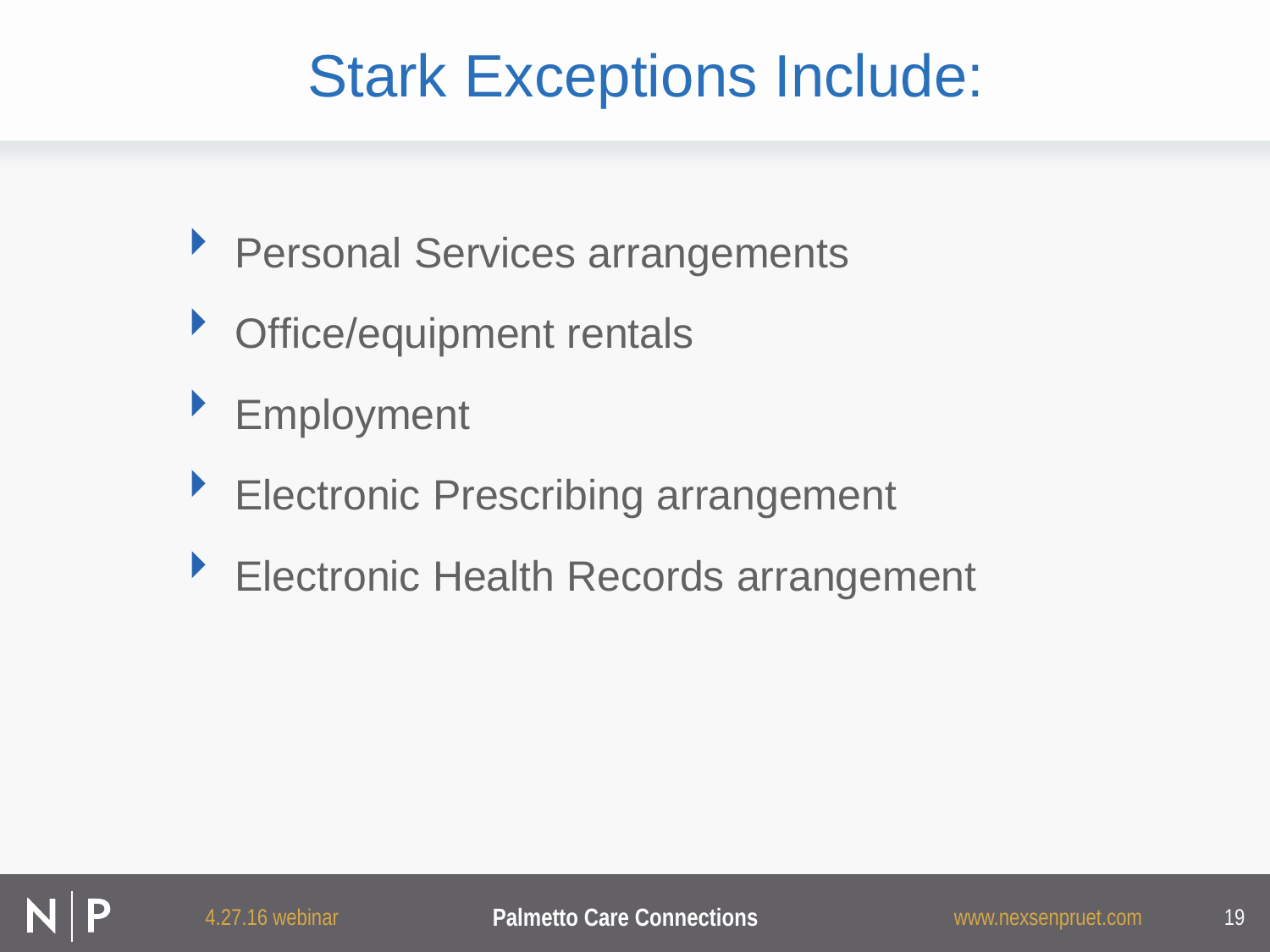#### Anti-kickback Statute

#### ‣ Criminal statute

‣ Prohibits a person from knowingly and willingly soliciting or receiving any remuneration in return for referring an individual for medical care if that individual pays for the service by way of any federal health care program (42 USC §1320a-7b)

Intent-based statute

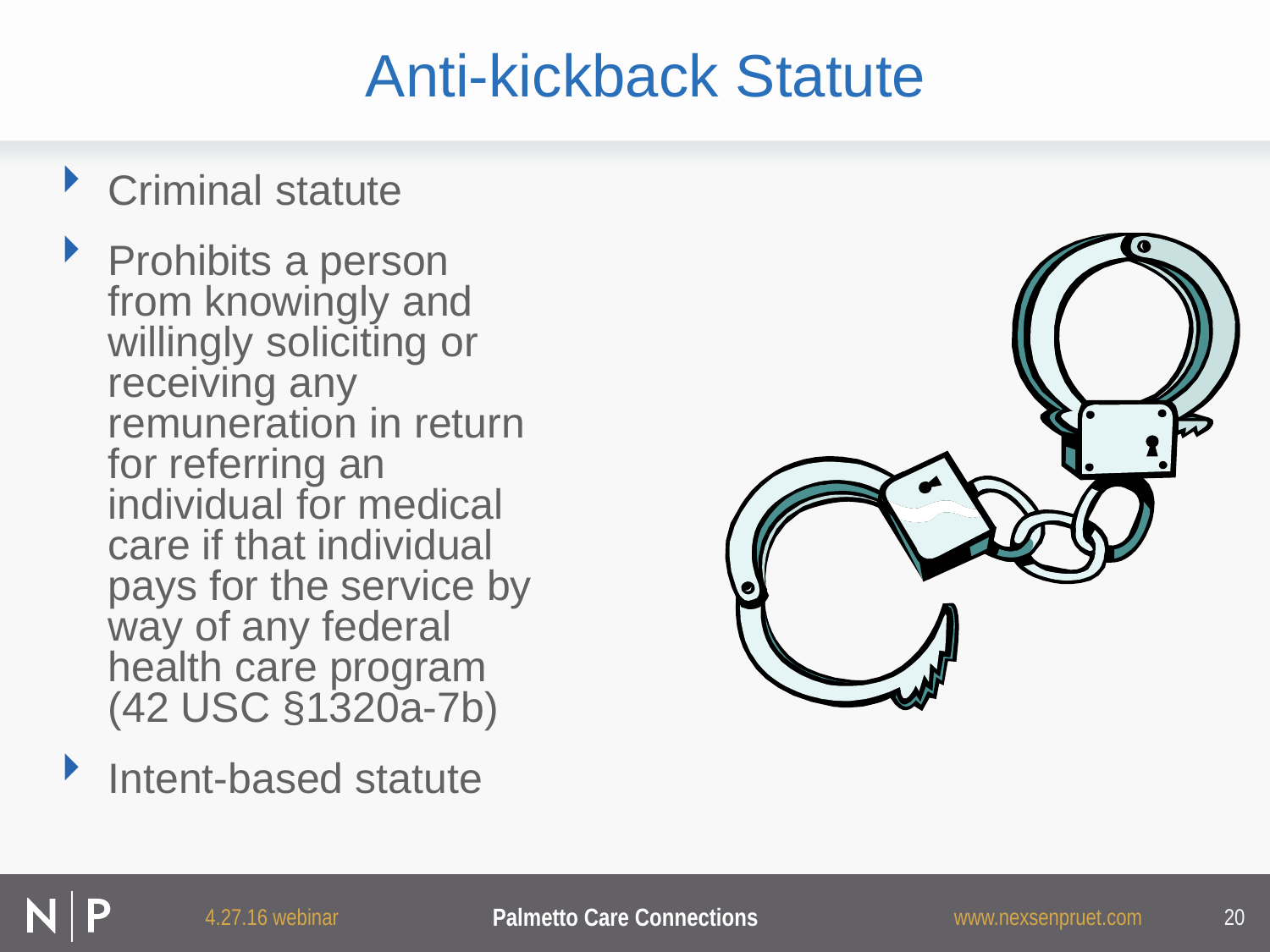#### Anti-kickback Statute

- ▶ Easier to understand and prosecute than Stark violation, but harder to prove
- ‣ Violation occurs if "**one purpose** of the payment was to induce future referrals" U.S. v. Kats, 871 F.2d 105 (9th Cir. 1989)
- ▶ ACA lowered the intent standard:
	- ‣ Person need not have actual knowledge of the AKS or specific intent to violate the AKS.
- ▶ Anti-kickback may become a bigger part of enforcement efforts now.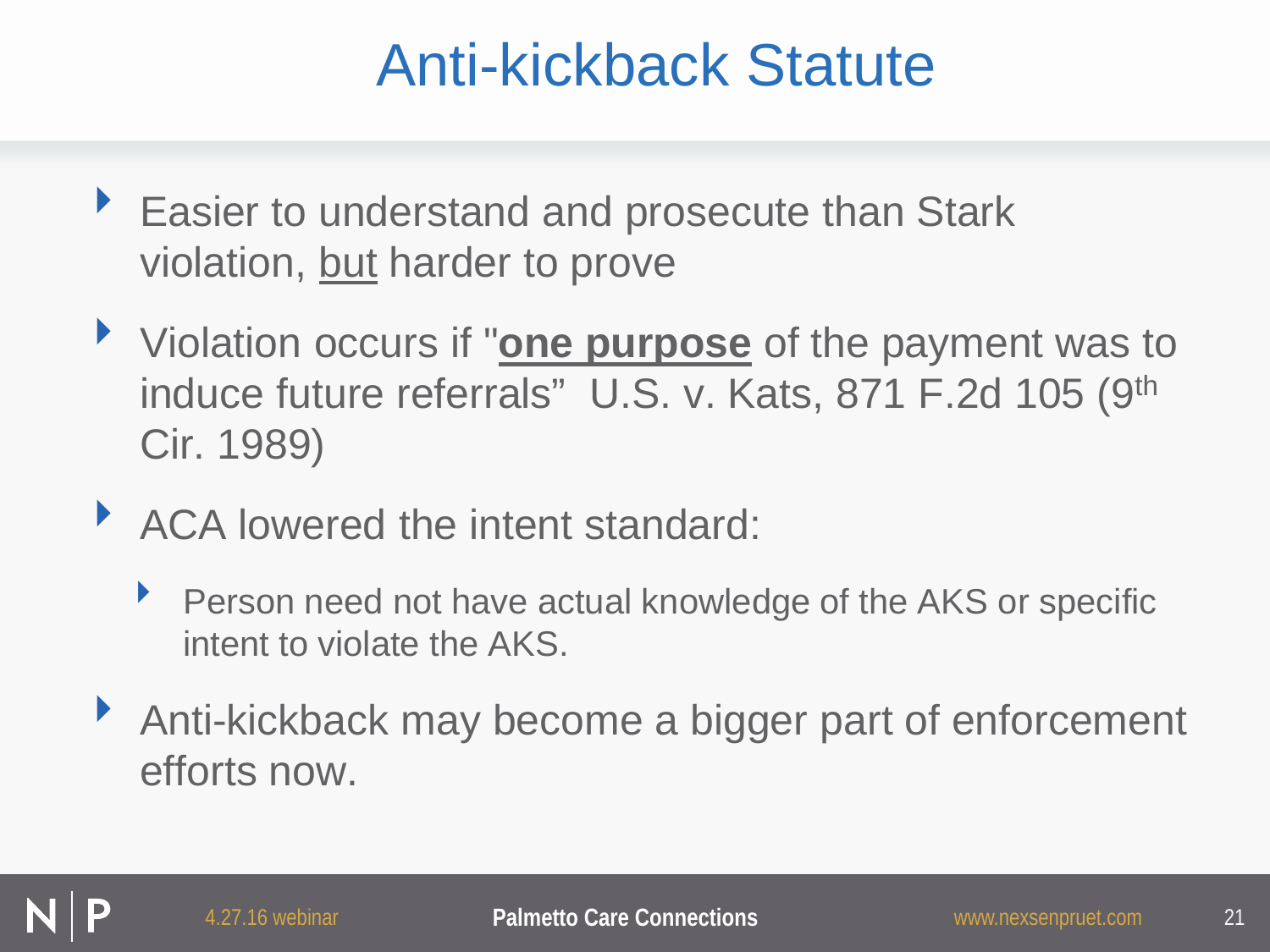#### Anti-kickback Statute

#### ‣ Penalties

- Imprisonment for up to 5 years, \$25,000 fine, or both
- ‣ Exclusion from participation in government programs
- ‣ Civil monetary penalties up to \$50,000 per violation

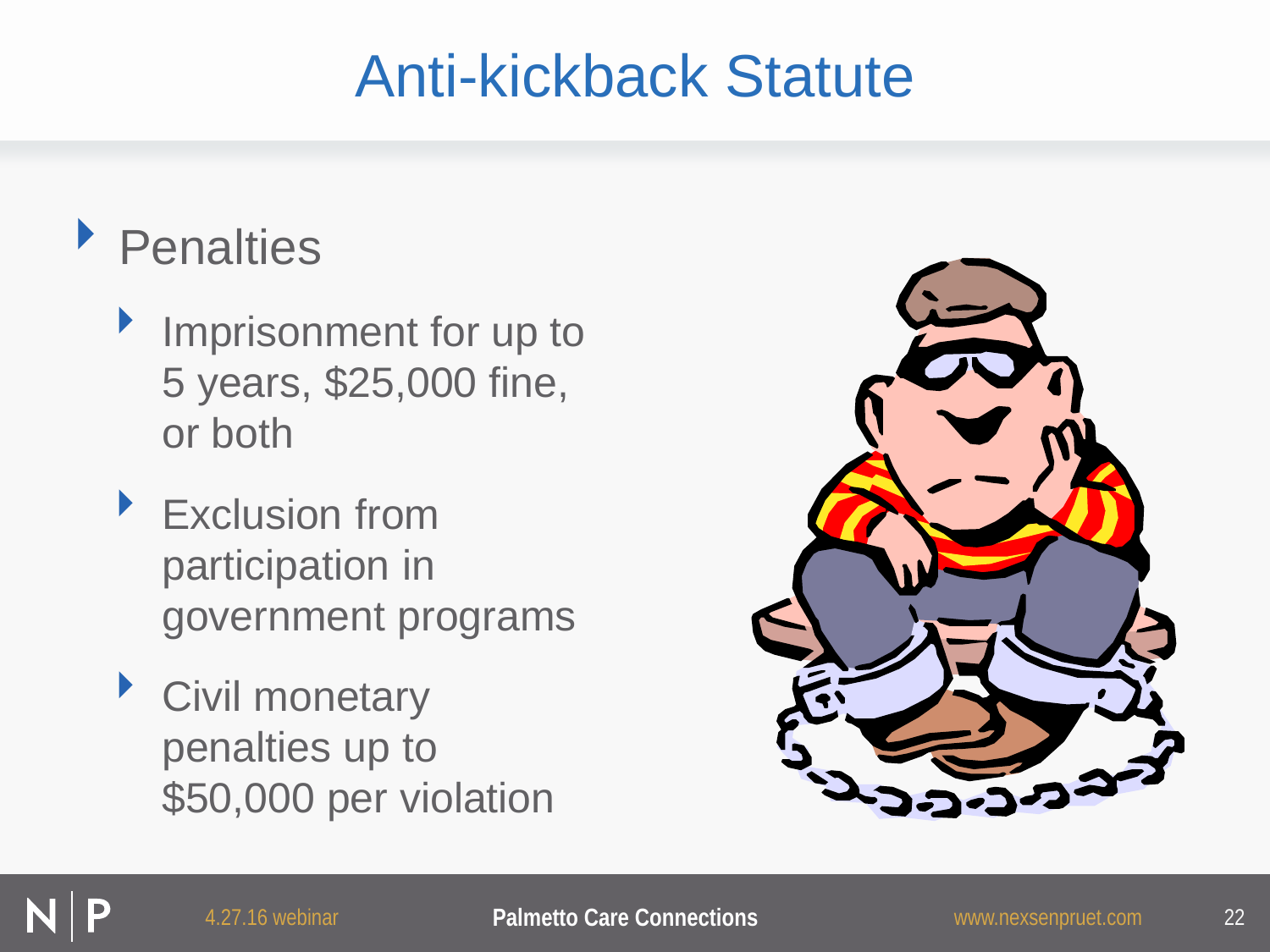### ANTI-KICKBACK SAFE HARBORS

- ▶ Similar to Stark exceptions
- If you do not qualify for each element it does not mean that there is an Anti-kickback Statute violation, just don't get benefit of safe harbor protection
- ‣ Lease arrangements
- **Personal services arrangement**
- **Electronic prescribing arrangement**
- ‣ Electronic health records arrangement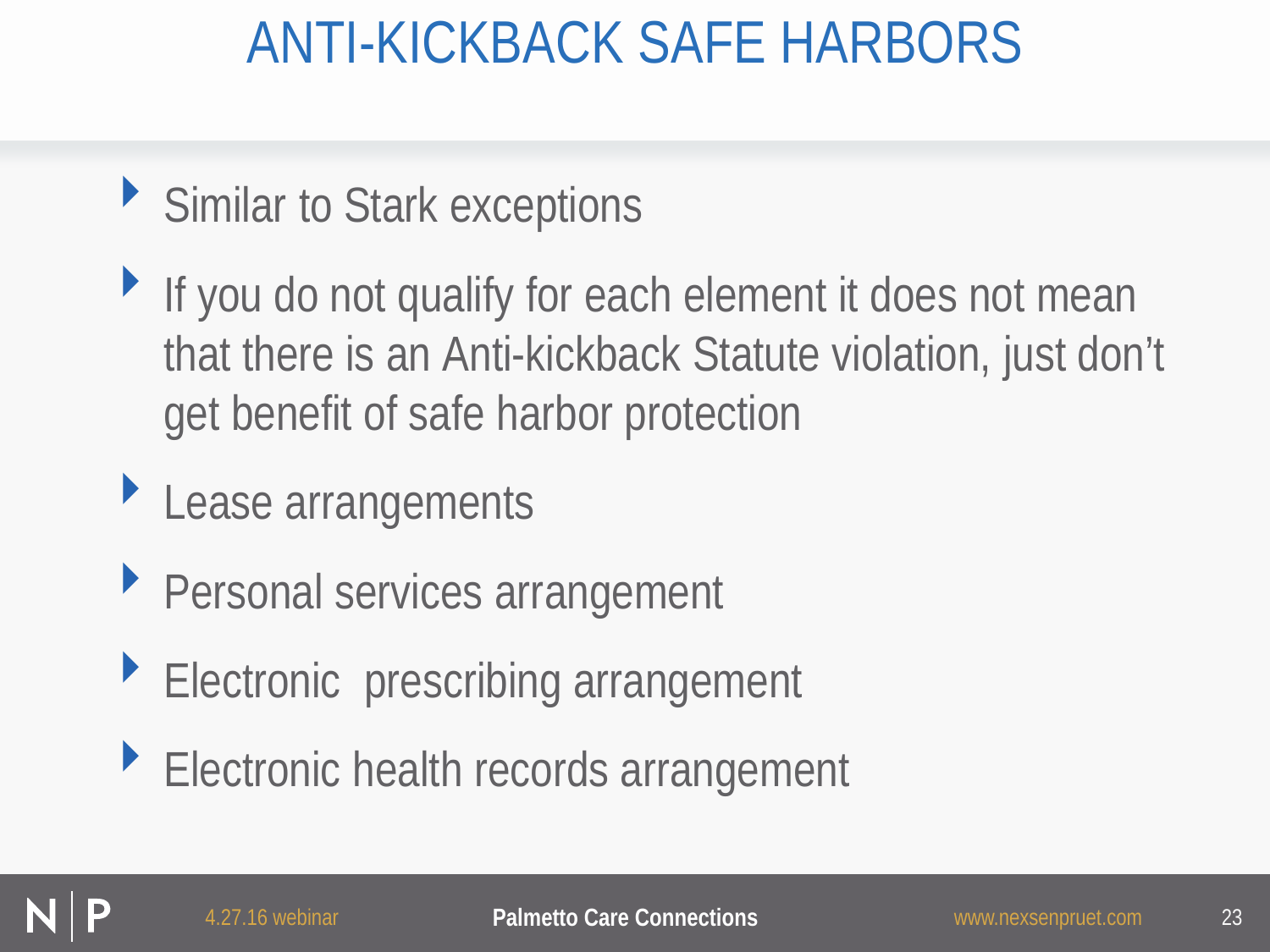### Anti-kickback Statute v. Stark Law

#### **Anti-kickback**

- **Penalties:** five years imprisonment and/or \$25,000 fine
- ‣ Applies to everyone
- Law contains an "intent" element
- ‣ Is a criminal statute
- ‣ Behavior or relationships falling out of a safe harbor may nonetheless be legal

#### **Stark**

- **Penalties: Denial of payment,** \$15,000 per occurrence, \$100,000 per arrangement or "scheme", or governmental health care program exclusion
- ‣ Applies to physicians only
- Less "intent" needs to be proven, supposed strict liability
- ▶ Civil Statute
- **Failure to meet every element of** the exception  $=$  violation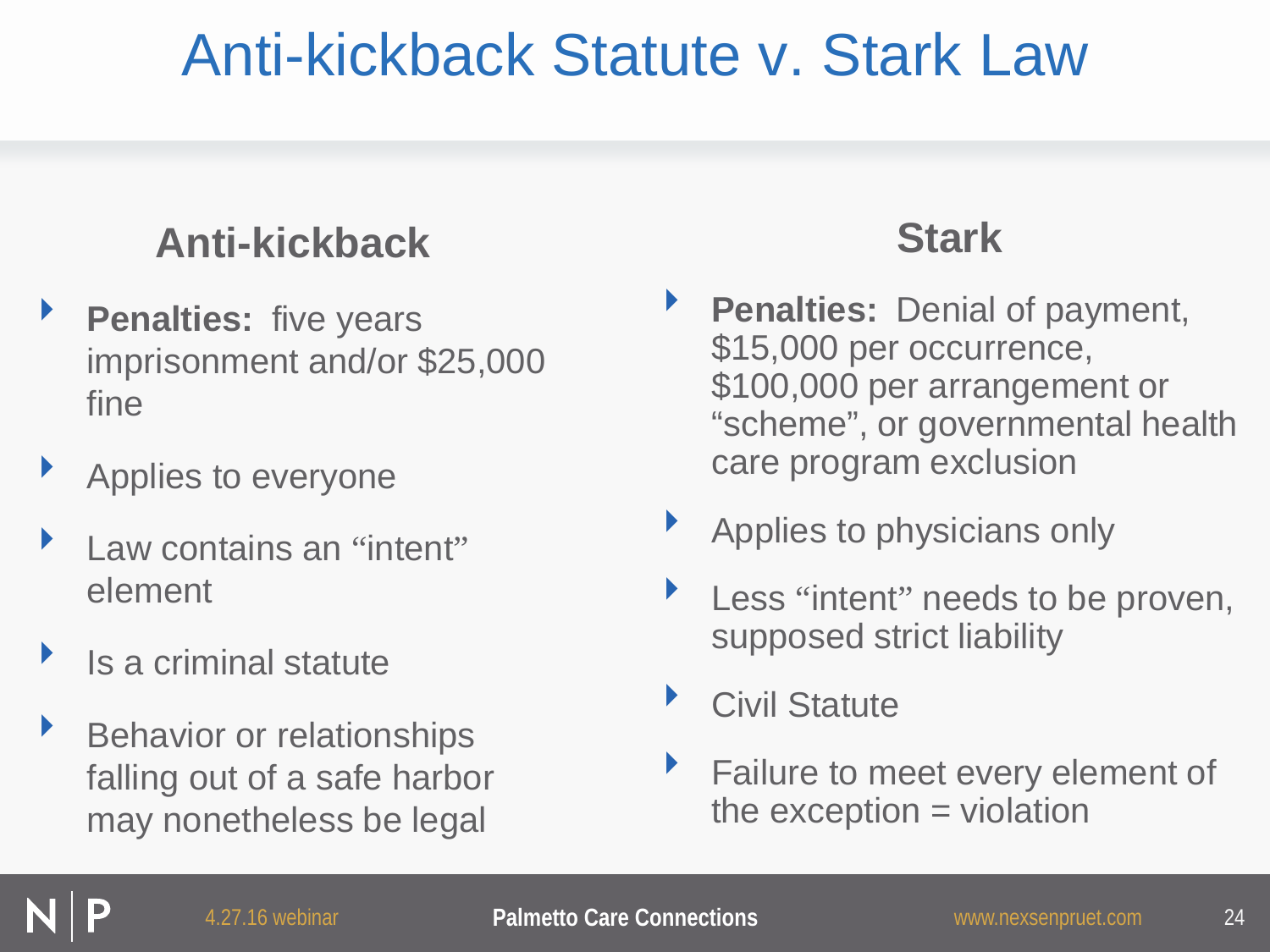## STARK & ANTI-KICKBACK

- $\blacktriangleright$  Telehealth can expand the potential application of these laws to new arrangements involving telehealth referrals
- ‣ Should look at telehealth arrangement like any other physician arrangement or arrangement that could involve referrals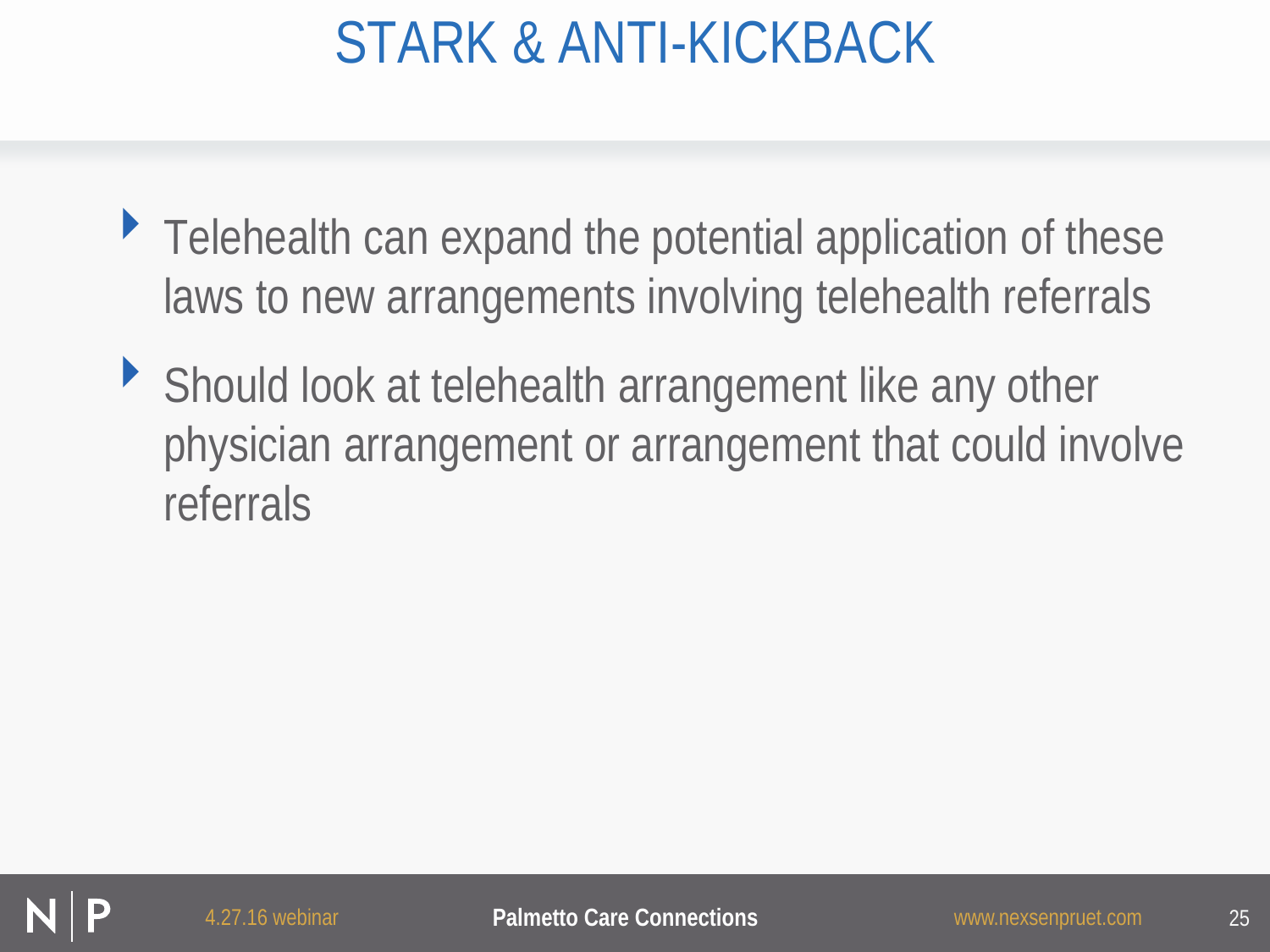# Stark and Anti-kickback Violations Can Implicate False Claims Act

- ‣ Anti-kickback and Stark violations can, and many times do, lead to violations of the False Claims Act
- **Theory Since claim based on referral in** violation of Anti-Kickback or Stark, the claim should never have been submitted
- $\triangleright$  Claim based on improper referral = false claim
- This growing trend is developing through whistleblower claims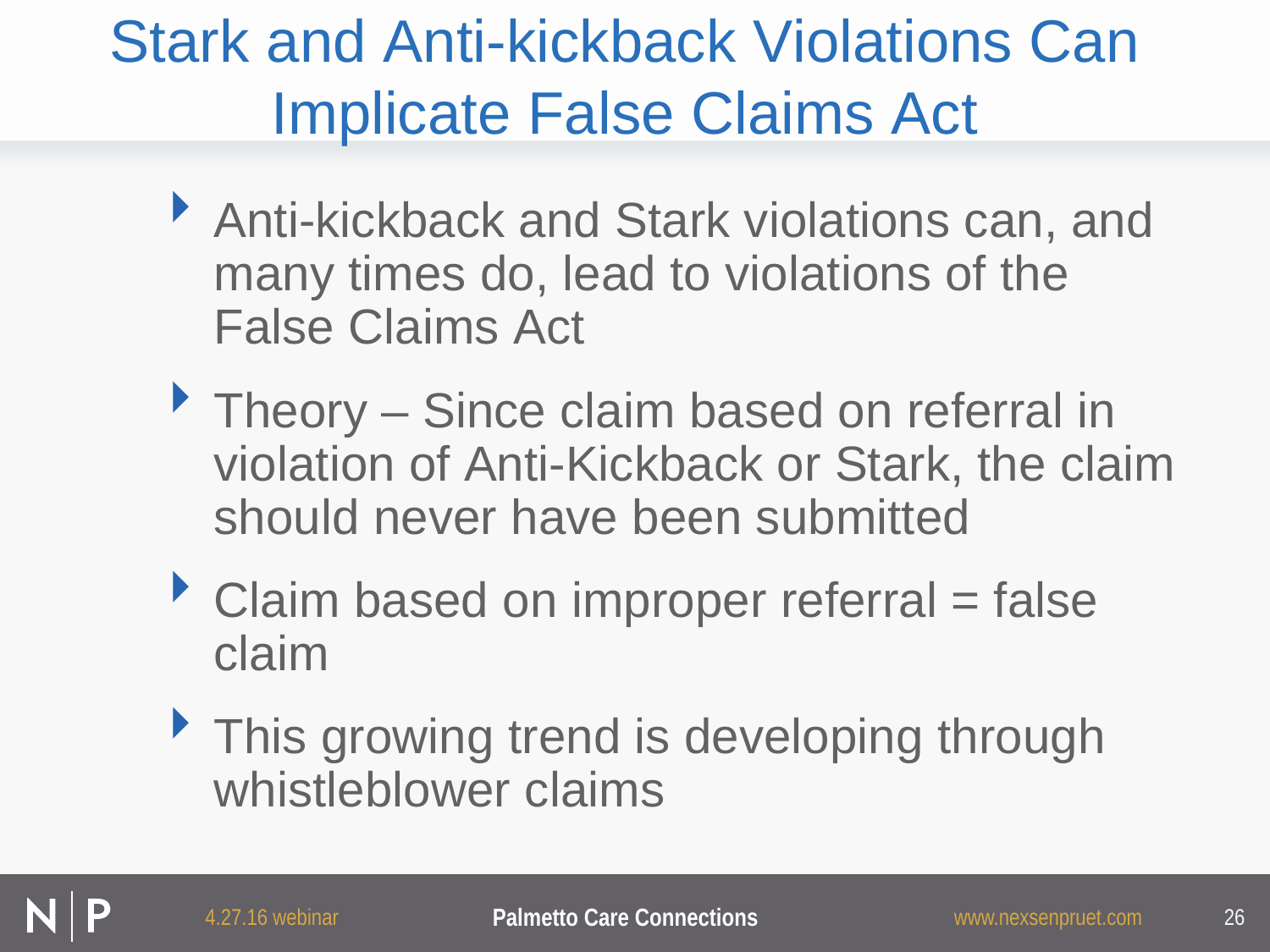#### False Claims Act Penalties

- ‣ Statutory per claim penalties of between \$5500 and \$11,000
- **Treble damages**
- ‣ Attorney fees
- ▶ Exclusion from Medicare/Medicaid program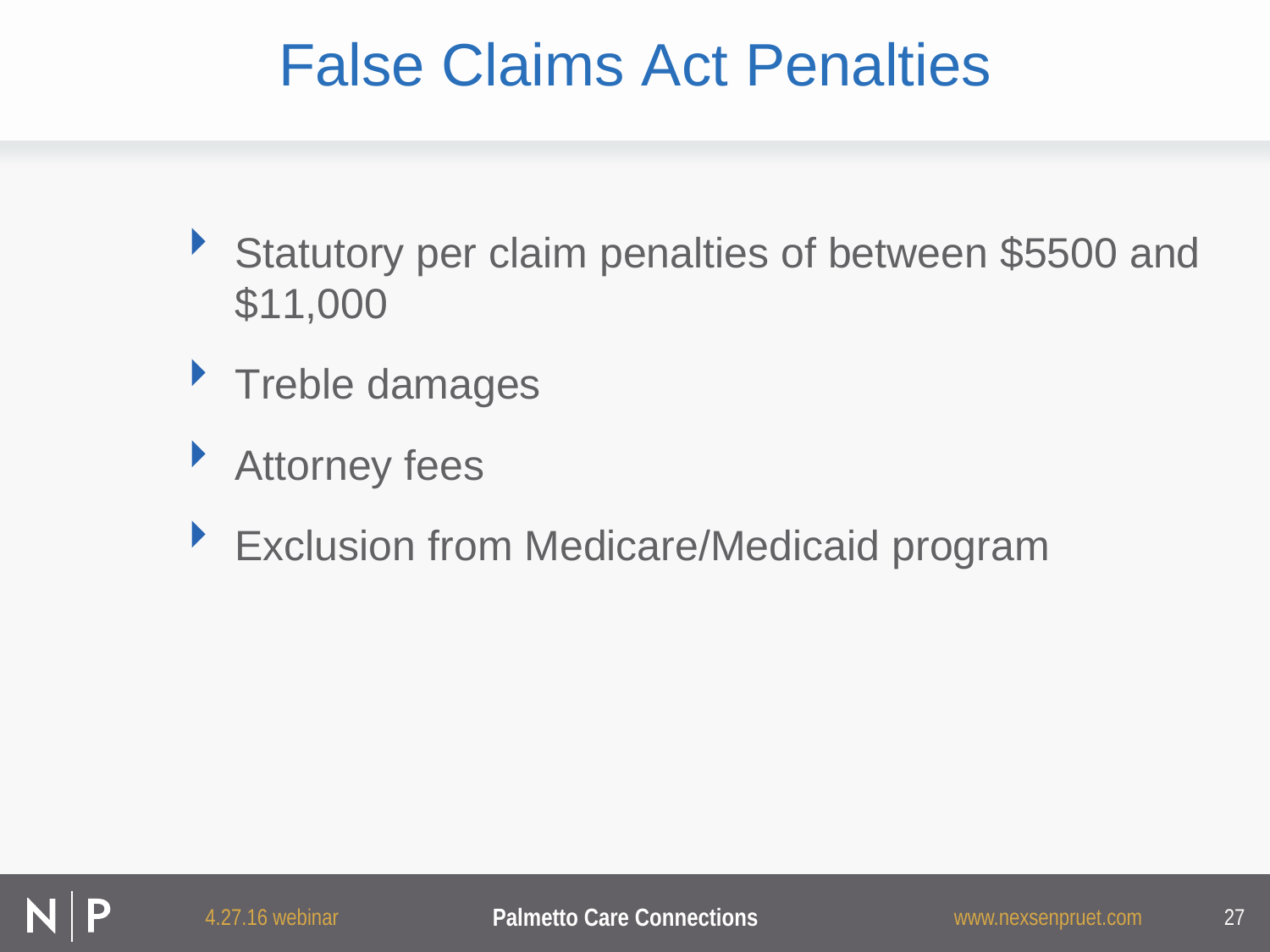# Whistleblowers and False Claims Cases

- ▶ The Department of Justice encourages whistleblowers to bring allegation of FCA
- **If successful, whistleblowers can be eligible for** between 15-25% of the Government's recovery plus attorney fees
- In recent cases, whistleblowers have been physicians, hospital executives, nurses, compliance offices and consultants

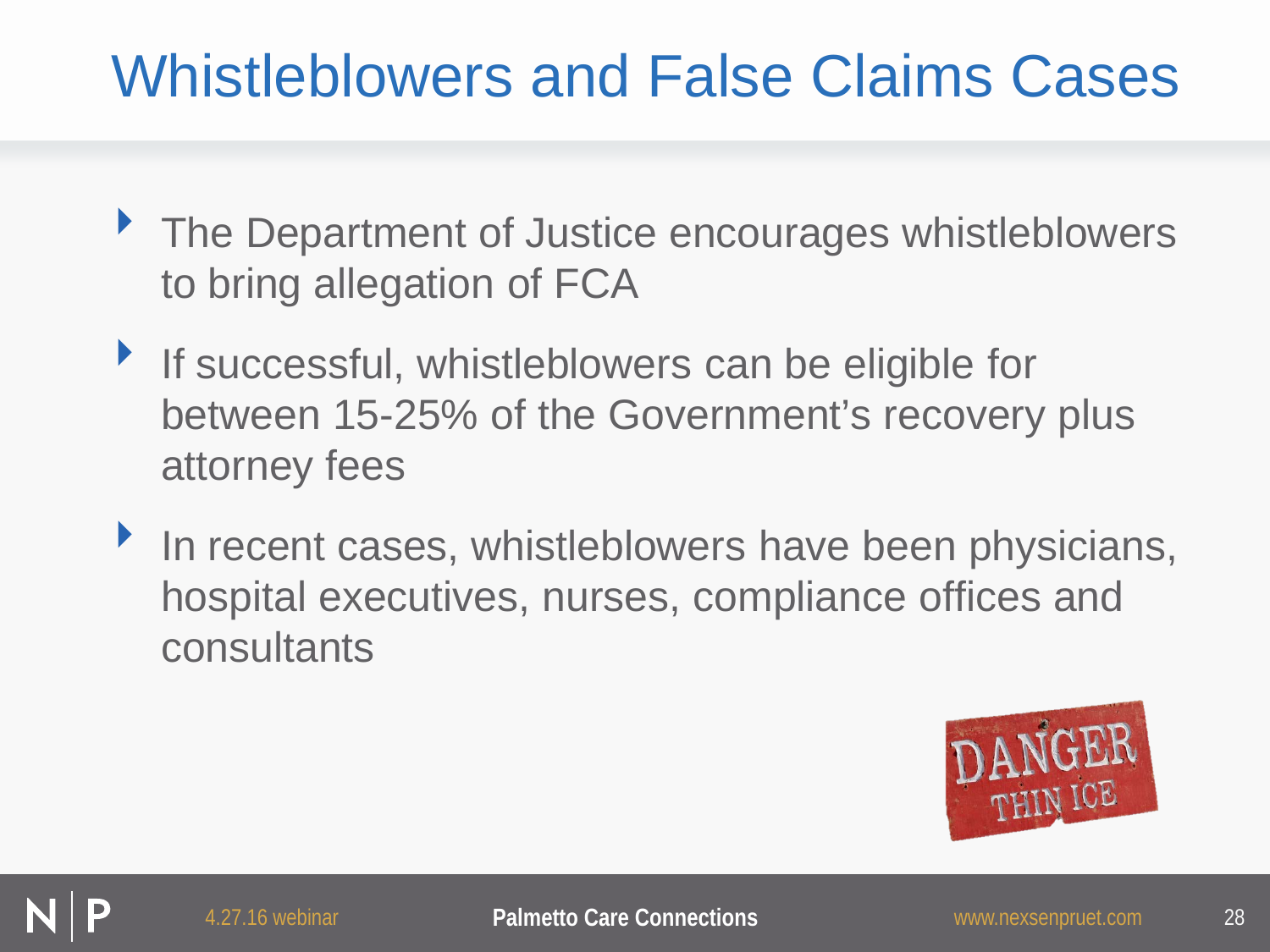# SUMMARY OF OIG ADVISORY OPINIONS ON TELEMEDICINE

Advisory Opinion 11-12

- ▶ OIG, approved of health system's provision of neuro emergency protocols, and consultations with stroke neurologists via telemedicine technology to community hospitals.
- ‣ Provided 1) neuro emergency telemedicine technology 2) neuro emergency clinical consultation, 3) acceptance of neuro emergency transfers 4) neuro emergency clinical protocol and medical education.
- Implicates Anti-kickback Statute, but OIG said it was allowable.

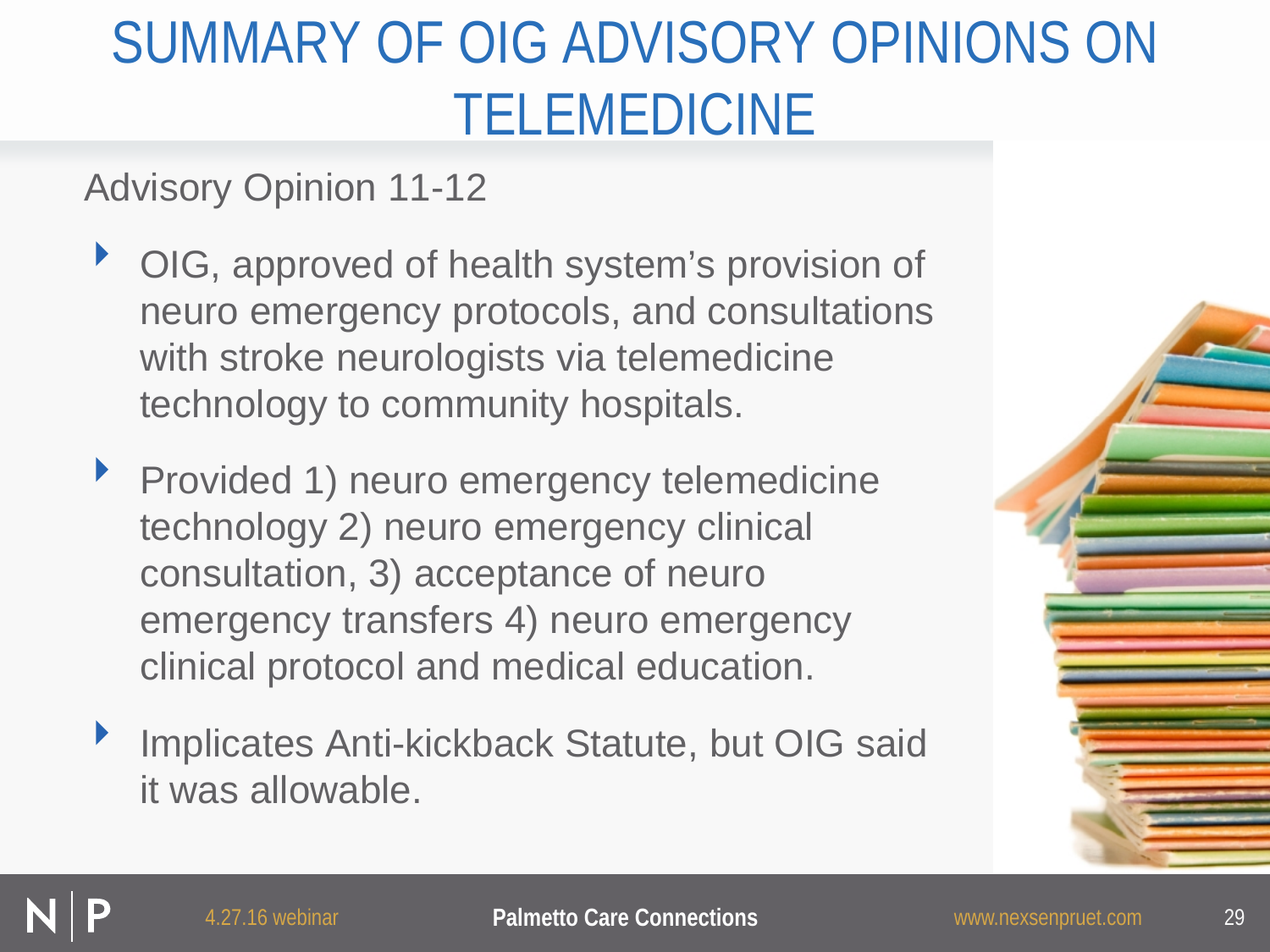# FRAUD AND ABUSE CONSIDERATIONS

- ‣ Issue A telemedicine provider and its customers (i.e., participating distant sites) are potential sources of referrals of Federal health care program business to one another. As such, the exchange of anything of value between them potentially implicates the Anti-kickback Statute and Stark Law.
	- Most fraud and abuse issues unique to telemedicine relate to the infrastructure, equipment, and support needed to operate a telemedicine service.
	- ‣ Example: Provision of free telemedicine equipment to originating locations.
- ‣ The OIG's "longstanding and clear" position on free or below-market items or services to actual or potential referral sources is that such arrangements are suspect and may violate the anti-kickback statute, depending on the circumstances. OIG Advisory Opinion No. 11-12 (Aug. 6, 2011).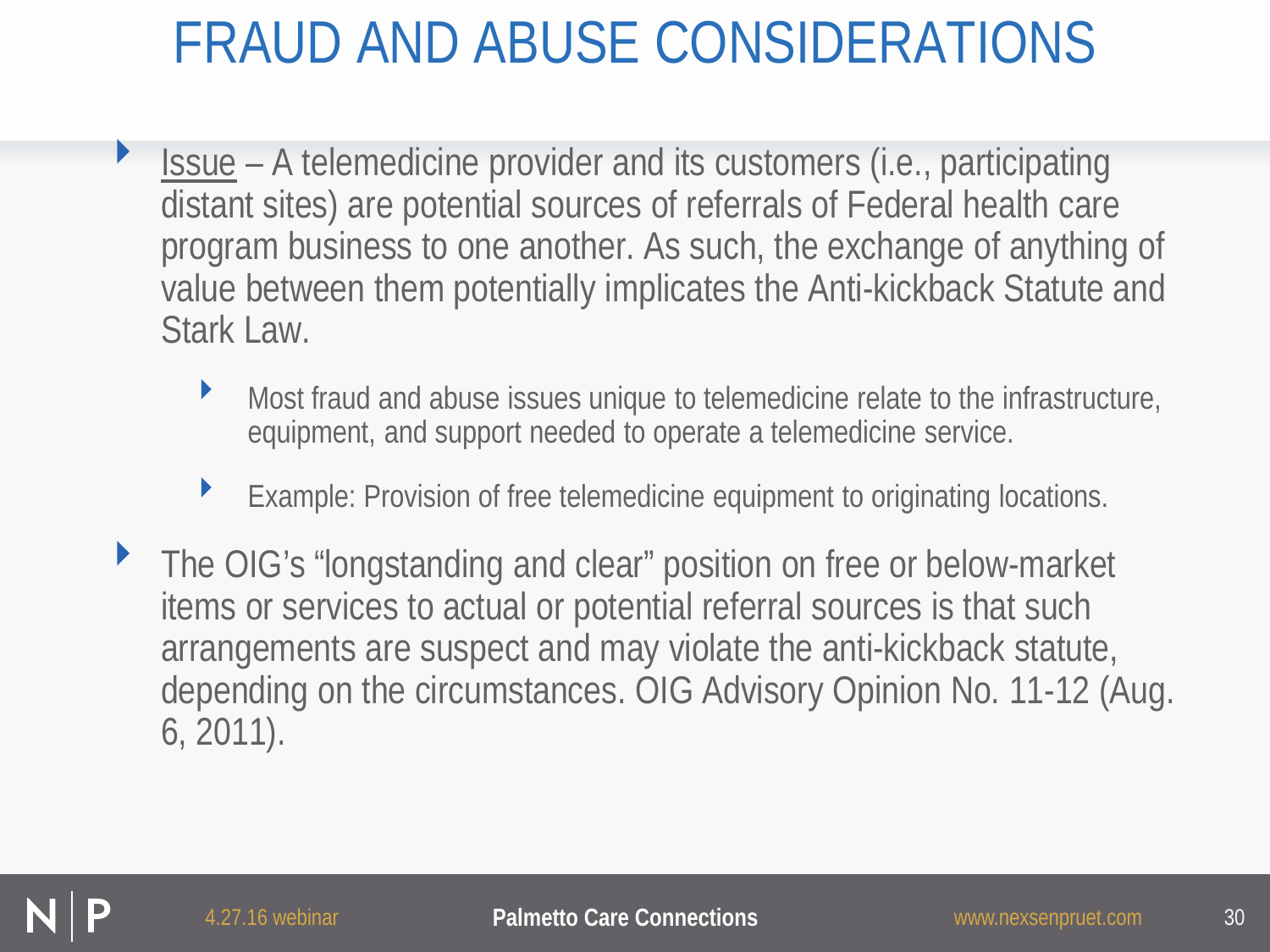## FRAUD AND ABUSE CONSIDERATIONS

- ‣ However, the OIG distinguishes between free or below-market services that are **integrally related** to a provider's service and those that are not. OIG Advisory Opinion No. 12-19 (Nov. 30, 2012).
- ‣ This means that the item or service offered (e.g., telemedicine equipment) can be *used only as part of the underlying service* being provided (e.g., telemedicine), such that the free or below-market items or services appear to have **no independent value** apart from the underlying service. *Id.*
- Where the item or service has no independent value apart from the services being provided, the preamble to the 1991 safe harbor states, its purpose is not to induce any act prohibited by the anti-kickback statute. Fed. Reg. 35,952, 35,978 (July 29, 1991).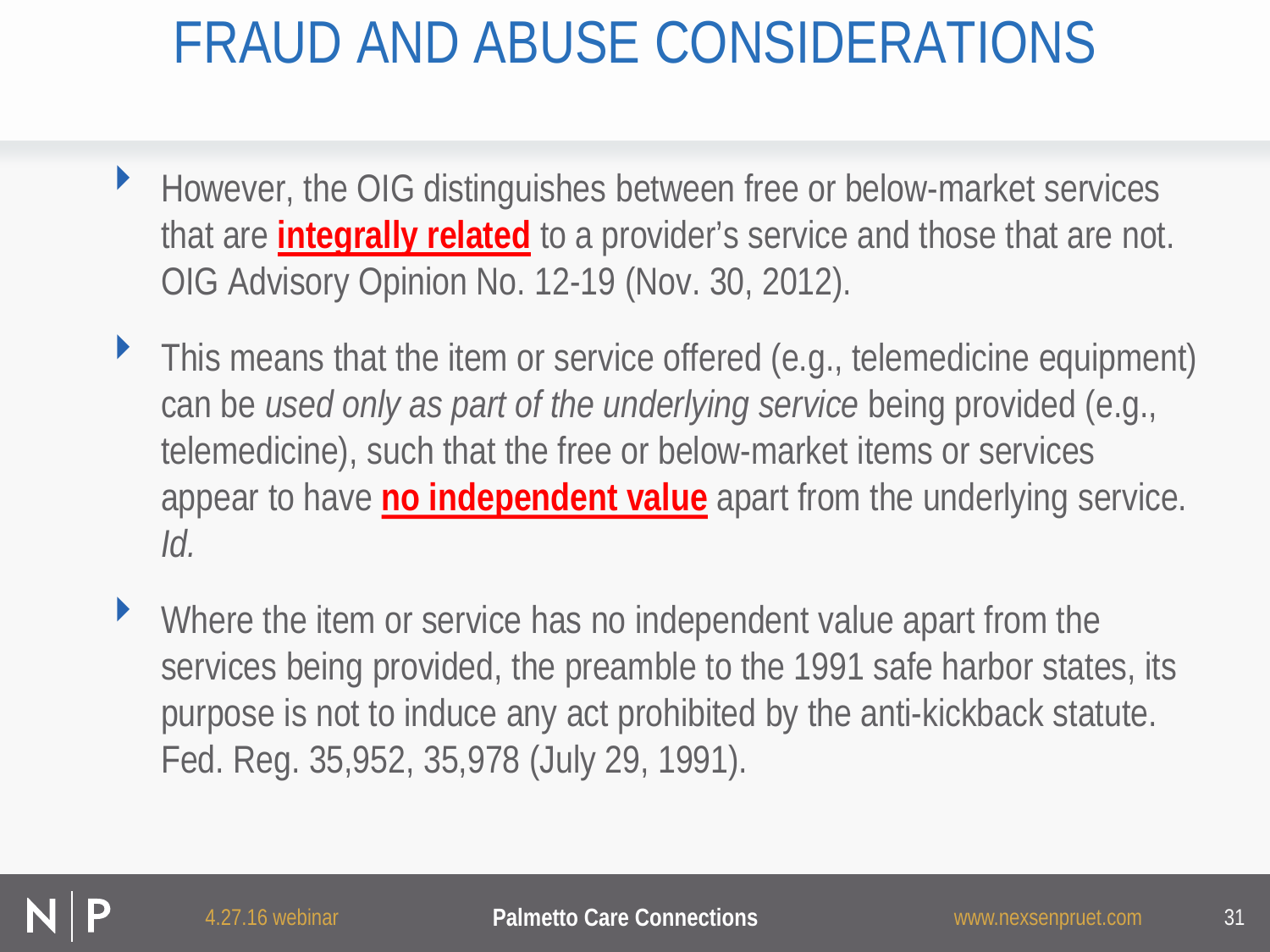# FRAUD AND ABUSE CONSIDERATIONS

- ‣ Additionally, the following is a compilation of safeguards that should be put in place that are aimed at reducing the risk of improper payments for referrals of Federal health care program business and derived from OIG opinions on telemedicine or arrangements analogous to telemedicine:
	- ‣ **No obligation for local site to refer to distant site**
	- ‣ **No additional payment, beyond a consultation fee, for physicians to provide telemedicine services**
	- ‣ **No referral restrictions on physicians at distant site**
	- ‣ **Customers targeted based upon need and access, not referrals**
	- ‣ **Each party covers its own marketing costs**
	- ‣ **Cost of the equipment is not billed to any patient or third party payor**
	- ‣ **Equipment is** 
		- ‣ **used exclusively for the telemedicine service, and**
		- ‣ **an integral part of the physician's use of the service**
	- ‣ **Expectation of less cost to the Federal health care programs**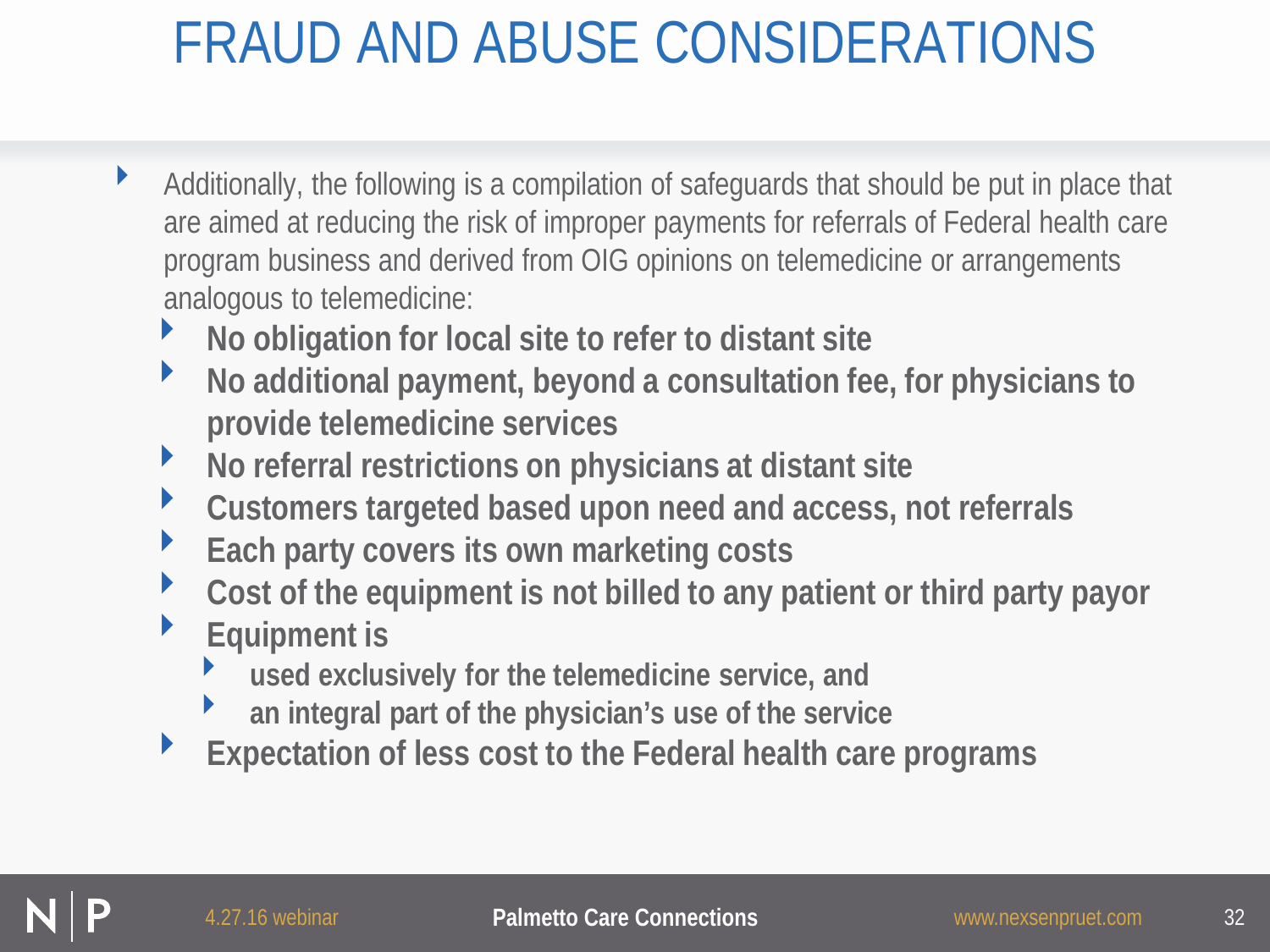# S.C. Provider Self-Referral/ Anti-Kickback Statute

- ‣ Elements:
	- Heath care provider
	- ‣ Provider has investment interest in Entity
	- Referral of patient by provider to Entity
- If above elements are present, referral violates Act unless exception is met.
	- **Exceptions:** 
		- Provider directly provides services in Entity or supervises services
		- **Investment is in particular publicly traded company**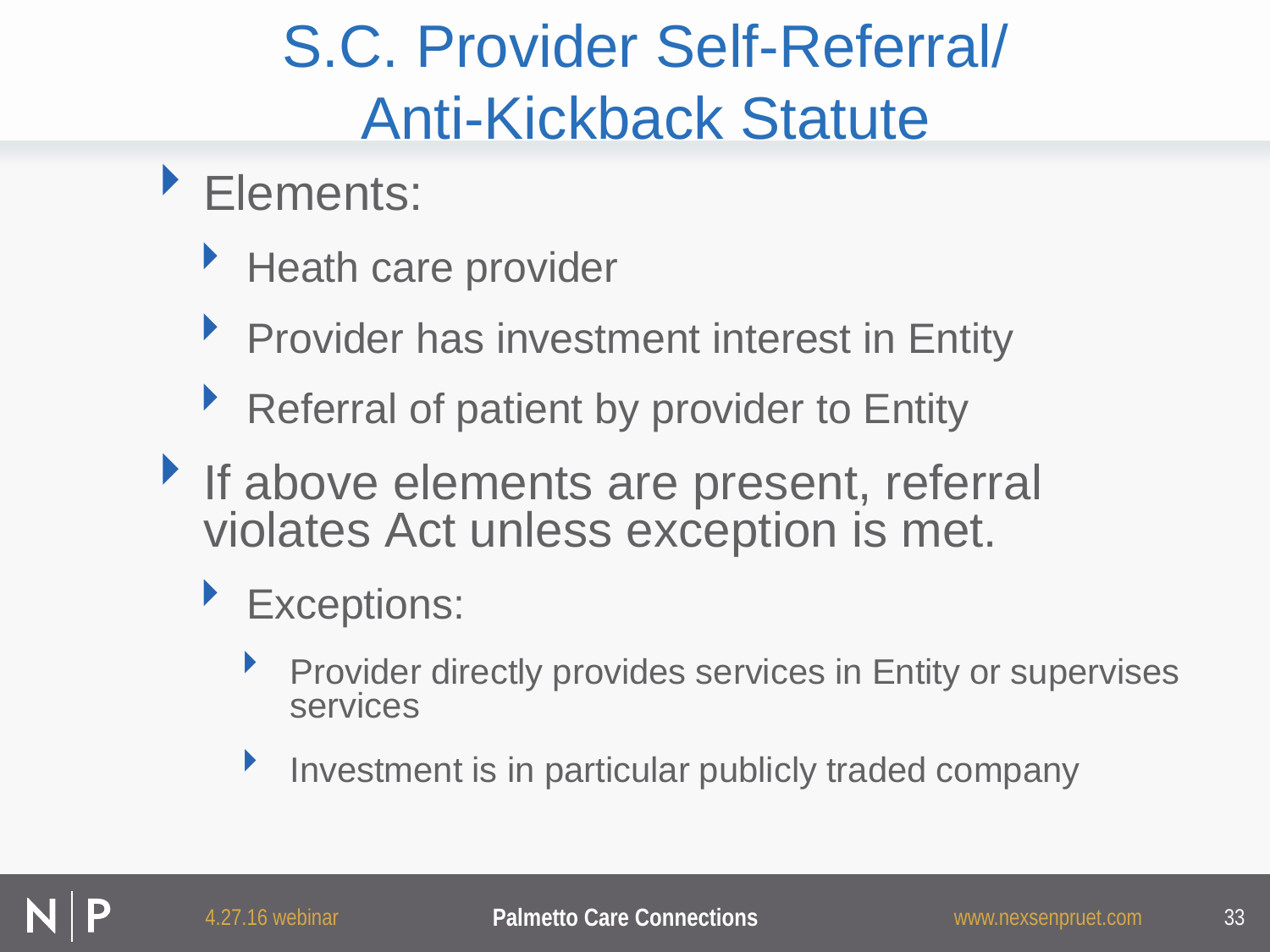### Focus on Individuals

- ‣ Individuals increasingly targeted for civil and criminal prosecution and exclusion
- ▶ Yates Memorandum: allows government to charge executives with a criminal charge
	- ‣ If executive had authority/responsibility to prevent, detect or resolve misconduct affecting public welfare and failed to do so
- **Mistakes are being prosecuted as civil or criminal** offenses
- ▶ Responsible Corporate Officer Doctrine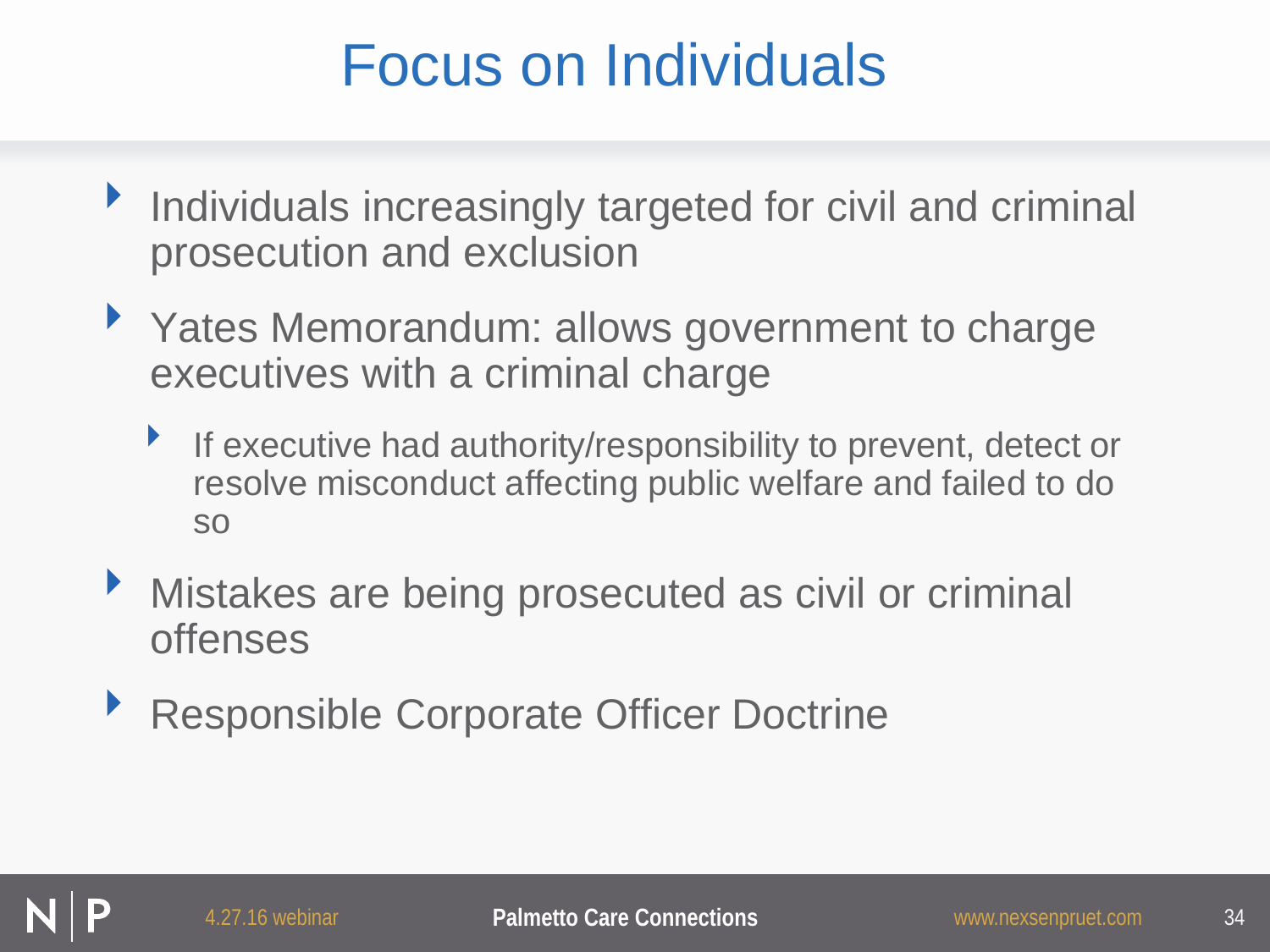# How Are You Most Likely to Violate Stark, Anti-kickback, or False Claims Laws

- ‣ Compensation methodology not appropriate
- ‣ Payments are made without documentation of work performed
- ‣ Services that are not well-documented could be deemed suspicious by federal investigators
- ‣ Most likely to be a technical violation
	- ‣ Contract not executed or contract has expired
	- Payment not consistent with FMV
	- Lack of FMV documentation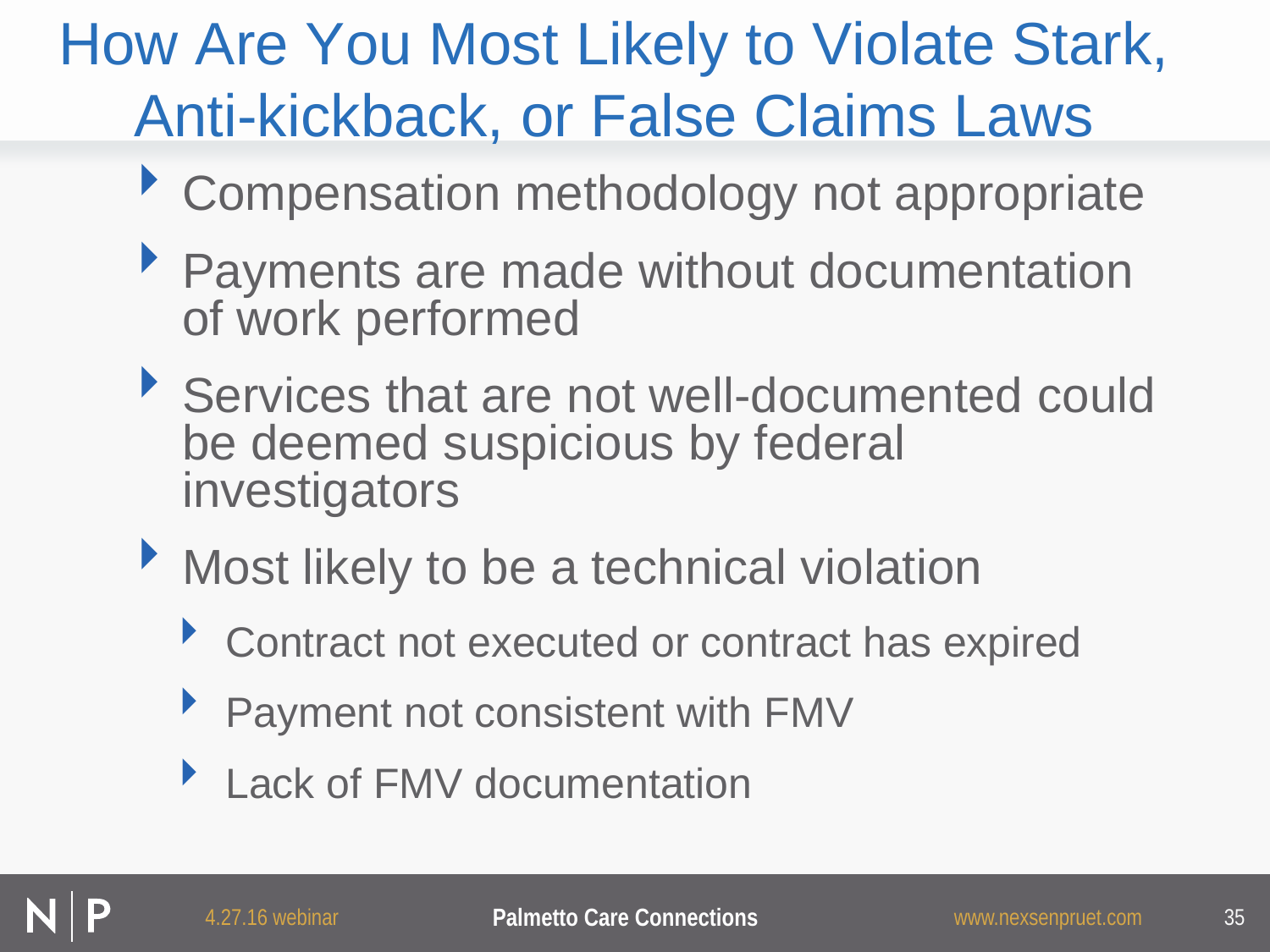# How Are You Most Likely To Get Caught

#### **Competitors**

- ‣ Disgruntled employee (or former employee) = whistleblower
	- ‣ Be wary of disruptive physician. The number of physician relators is on the rise.
- Government audit

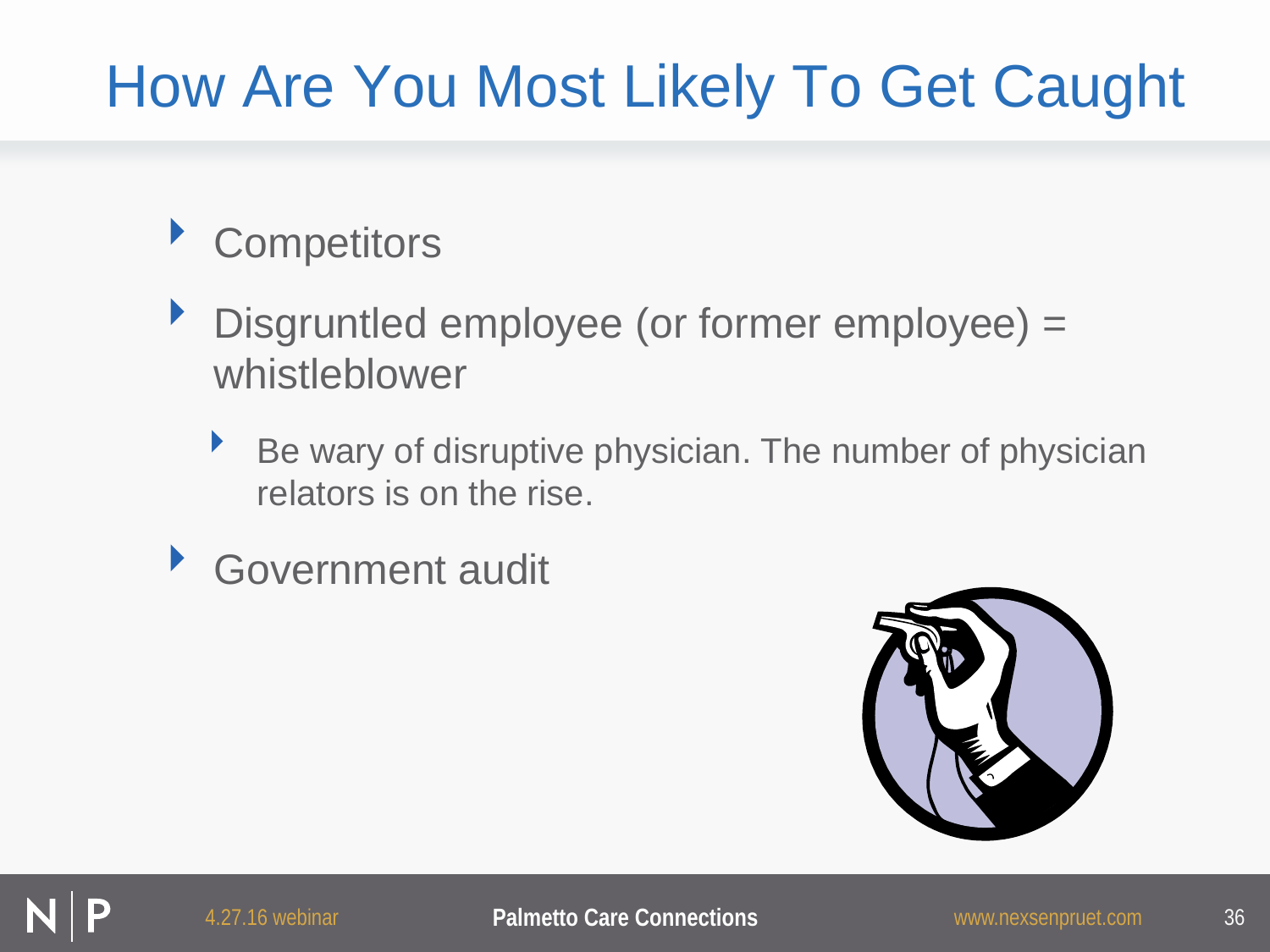# KEY THINGS TO KEEP IN MIND

- ‣ Document all financial relationships with physicians in written agreements
- ▶ Do not make payments to referral without documenting
	- **Existence of written agreement**
	- ▶ Documentation that services were performed



- ▶ Documentation that services are being paid for once
- ‣ Documentation that the compensation is consistent with FMV and terms are commercially reasonable
- ▶ Keep list of physician contracts updated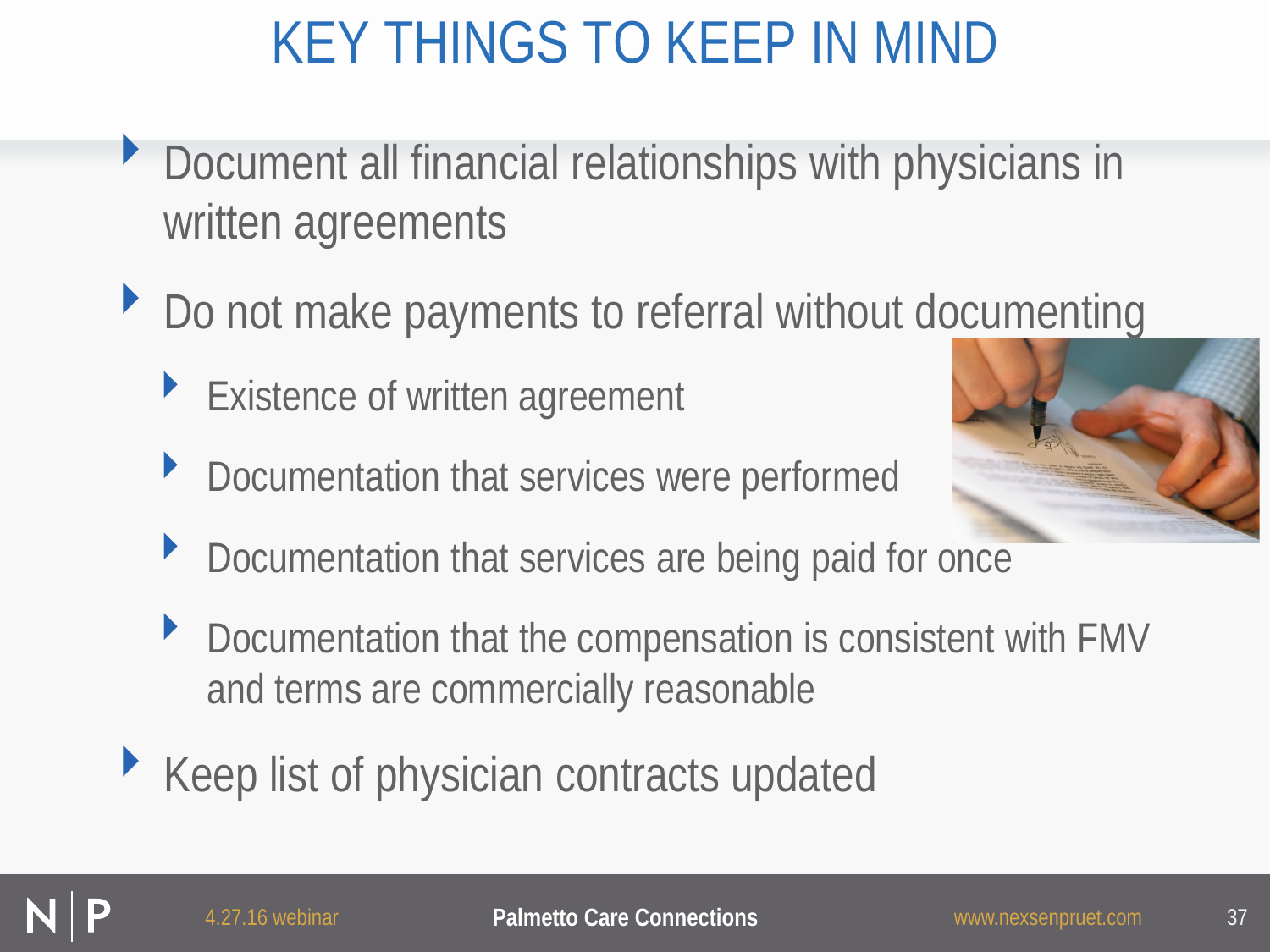

P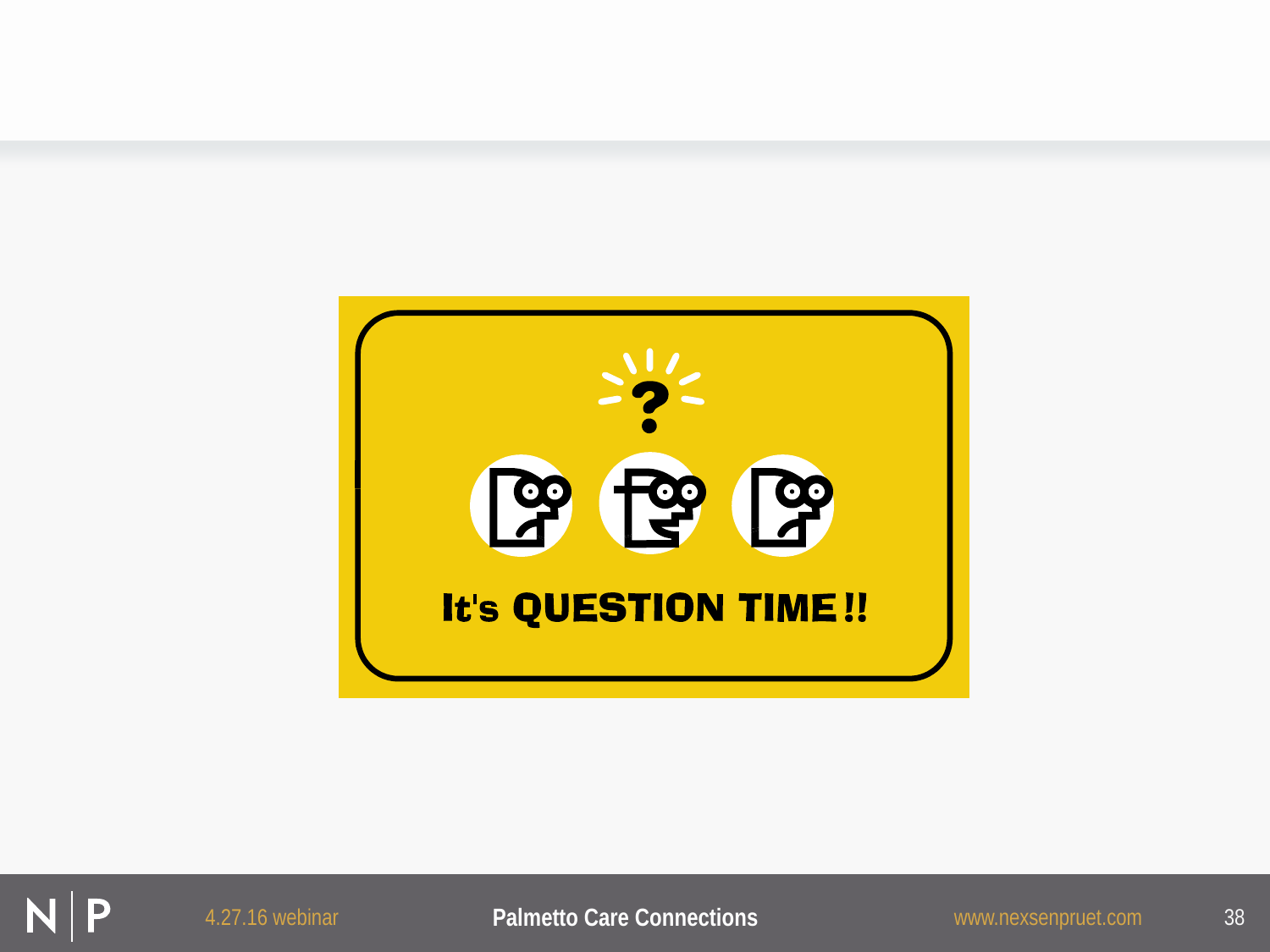

Matthew Roberts Chair, Health Care Practice Group

1230 Main Street, Columbia, SC 29201 803.253.8286 mroberts@nexsenpruet.com



Jeanne M. Born Member, Health Care Practice Group

1230 Main Street, Columbia, SC 29201 803.540.2038 jborn@nexsenpruet.com

#### 4.27.16 webinar **Palmetto Care Connections** www.nexsenpruet.com 39